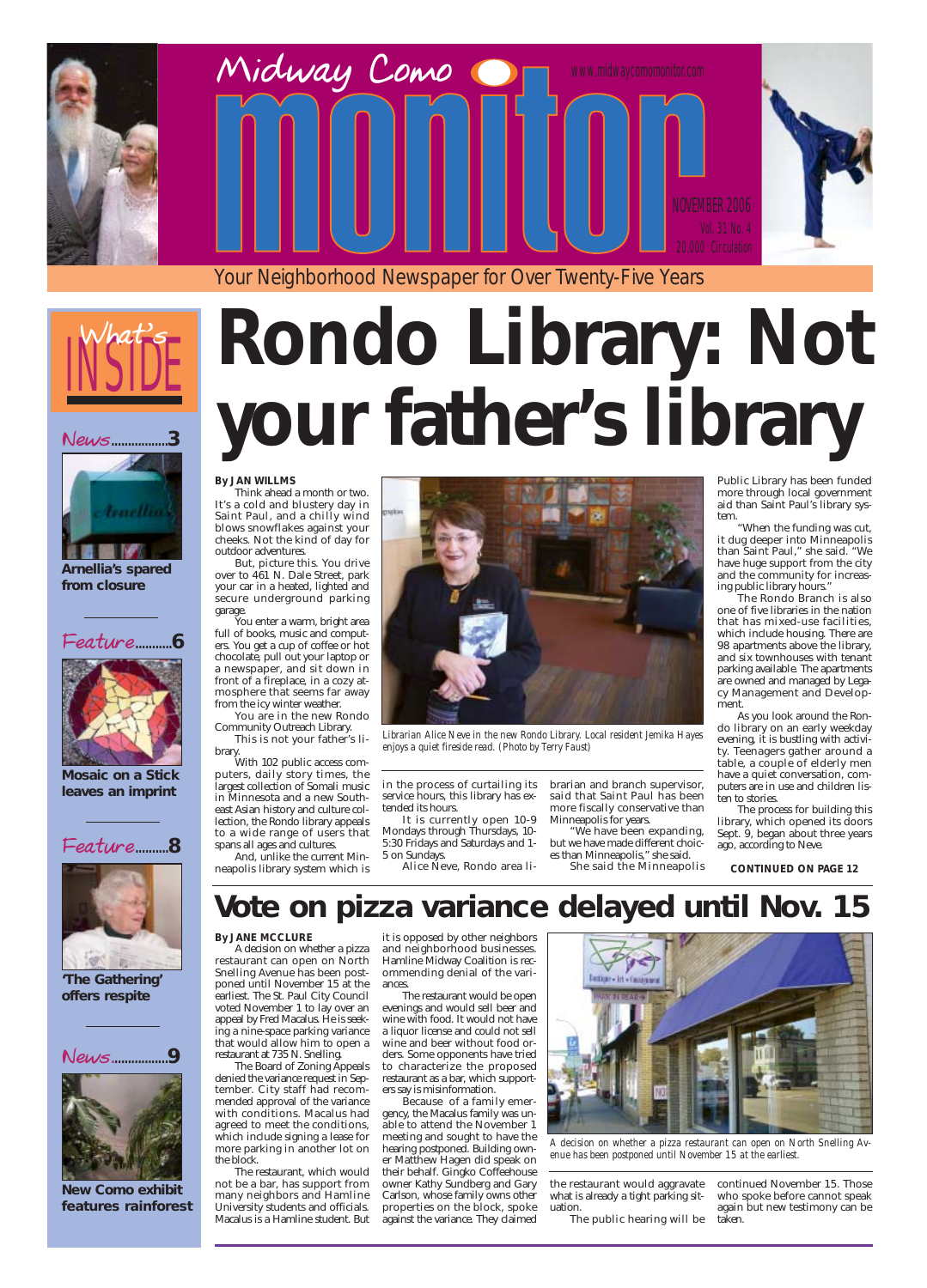## So. St. Anthony Park shelter wins approval

A proposal to build a 120-bed shelter for homeless and chronic inebriate men in the South St. Anthony Park neighborhood has won approval from the St. Paul City Council. The facility will be built at 906 Hersey St., between Wycliff Street and Capp Road

The St. Paul Planning Commission approved a conditional use permit for Catholic Charities November 4. The Planning Commission decision is final unless it is appealed to the St. Paul City Council.

Plans for the new facility have been in the works for more than a year. Catholic Charities has looked for a St. Paul site for more housing for several years.

The conditional use permit designates 60 of the rooms to be for a community residential facility and 60 units to operate as a rooming house. That split designation means that a whole host of zoning regulations, as well as state regulations for the care of chronic inebriates, come into play.

Two variances were approved for the project, one of which is tied to the city's community residential facilities rules. St. Paul uses a population cap to regulate the number of beds for the homeless in each of its planning districts, working with a formula meant to prevent putting too many facilities in one neighborhood. The population of a planning district is weighed against the number of beds in existing community residential facilities, emergency housing facilities, shelters for battered persons with more than four adult residents, overnight shelters and/or transitional housing facilities. If the number of facility bed residents in a neighborhood exceeds 1 percent, putting any more housing there requires a variance. St. Anthony Park (District 12) will be 11 beds over the limit when the new Catholic Charities facility opens.

The Planning Commission also approved a 14-space parking variance for the property. There are 36 parking spaces and 50 are required.

No one appeared at an October 27 public hearing on the Catholic Charities request. St. Anthony Park Community Council is in support of the request, provided that Catholic Charities current 56 bed facility for chronic inebriates on Wycliff closes after the new facility opens. The city plans to buy that property for redevelopment and not allow any rooming houses or community residential facilities to be put there.

## City Council forces landlords to return fees

Landlords who charge tenants application fees with no intention of renting to those tenants face sanctions from the City of St. Paul. The St. Paul City Council voted unanimously to adopt a city ordinance that requires landlords to return rental fees.

The intent of the ordinance is to protect rental applicants from unnecessary and predatory collection of rental application fees. Some landlords have been accused of using application fees as a way to generate revenue, with no intention of renting to a tenant.

## City Council awards STÅR grants October 19

The fees are paid so that a landlord may screen and check the background of a prospective tenant, before a lease is signed. Under the new ordinance, a landlord must disclose to the tenant the criteria by which an application will be judged. The application form for a dwelling unit will give the prospective tenant a choice as to how the application fee will be returned. It can be mailed back to a tenant, held for retrieval or, in the case of a check, destroyed.

Application fees for rental properties shall not exceed \$35 per adult applicant.

Also, the landlord must notify prospective tenants in writing and tell them why they did not meet criteria for renting a dwelling unit. Tenants will also be provided the name, address and phone number of any tenant screening agency and other credit reporting agencies.

Vidway Como in a Minute

No one testified at a public hearing on the ordinance. However, a group of landlords picketed City Hall on the day the ordinance was heard. Landlords contend that they were being unfairly treated by Mayor Randy Kelly's administration and that enforcement of the property codes continues to be done in an arbitrary manner.

Ward Two Council member Dave Thune, who headed the city's Housing Information Office under former Mayor Norm Coleman, said there have been a number of complaints about landlords who collect fees as a way of generating income for themselves.

## Adult bookstore owner files City lawsuit

An artist-owned<br>mosaic supply shop,<br>community classroom<br>& artist studio The Healing Point **Traditional** Acupuncture Center Welcomes you to our new location at **"A Corner on Health" 1158 Thomas Ave.** *Sensitive, Personalized service by Emily Silkwood, L.Ac.* 651-647-1277

The owner of an adult bookstore, whose building is threatened by a redevelopment project, has sued the City of St. Paul. R & R Books owner Jill Rasmuson filed the lawsuit in U.S. District Court October 17.

The bookstore, the city's last adult bookstore, is at 674 University Av. It is on a commercial block eyed for retail-office redevelopment. Summit-University Planning Council, Aurora-St. Anthony Neighborhood Development Corporation, Model Cities Development Corporation and Welsh Companies are working to redevelop the corner. Plans call for a two-story commercial building with underground parking. Building cost is estimated at \$6.9 million.

In September the St. Paul City Council, acting as the Housing and Redevelopment Authority (HRA), voted unanimously to acquire the bookstore and three neighboring storefronts through condemnation or eminent domain. In the lawsuit Rasmuson

claims the purpose of condemning the property is to force out the bookstore. The bookstore, a liquor store, a hat store and a vacuum cleaner repair shop are being displaced by the project. The repair shop has already moved.

The bookstore is on a block where major redevelopment is occurring at both ends, the St. Albans-University corner and the University-Dale corner. A new St. Paul Public Library with housing above it is under construction at University and Dale.

The lawsuit not only targets the redevelopment project and property condemnation, Rasmuson is also challenging new city zoning regulations on adult-oriented businesses. The regulations were adopted by the City Council last spring as a means of better controlling where the businesses go and preventing a concentration of adult businesses in residential neighborhoods. Rasmuson contends the ordinance as it is written doesn't allow her bookstore to relocate in St. Paul.

The city has not filed a response to the lawsuit yet. Nor have any court dates been announced.

After almost a month's debate the 2005 Neighborhood Sales Tax Revitalization (STAR) large grants and loans were awarded October 19 by the St. Paul City Council. Council members had spent much of the past month making changes to the list recommended by the Neighborhood STAR Board.

Three neighborhood projects were added to the neighborhood STAR allocations. The council approved a \$100,000 grant to Steppingstone Theater, to help with the renovation of the former Grace Community Church at Portland and Victoria. The youth theater will move to the church

#### **CONTINUED ON PAGE 7**



Expert Service, Flexible Commissions and Services!

**Page 2 November 2006 • Midway/Como Monitor • www.MidwayComoMonitor.com** 

#### **1885 University Ave. St. Paul, MN 55104 651-645-7045**

**Publishers:** Calvin deRuyter, Tim Nelson

**Managing Editor:**  Denis Woulfe

**Advertising:**  Denis Woulfe

**Photographer:** Terry Faust

**Production/Illustrations:** Bob Wasiluk

#### **Contributing Writers:**

Iric Nathanson, Deborah Brotz, Jane McClure, Nancy Giguere, Jessica Flannigan, Tom Conlon, Jan Willms, Sherri Moore, Nate Hamilton, Deb Robinson, Benita Warns, The Cheapskate, The Food Snob, and The Bachelor



**Now, communicate with the Midway Como Monitor electronically!**

Now it's easier than ever to keep in touch with the Monitor. Letters to the editor and news releases for publication can be sent via e-mail at denisw@aplacetoremember.com. Be sure to send copy in the body of the e-mail, and please mark whether the copy is a letter, a news release for publication, or perhaps just your thoughts on the last issue. Don't forget to write!

And check us out on the web at: www.midwaycomomonitor.com

The Midway Como Monitor is a monthly community publication in the Midway and Como areas of St. Paul, owned and operated by deRuyter-Nelson Publications, Inc. All correspondence should be sent to the Monitor, 1885 University Ave., #110, St. Paul, MN 55104. Editorial and advertising offices can be reached at 651-645-7045. Our fax number is 651-645-4780.

All rights reserved. The contents of the Monitor cannot be reproduced without express written permission of the publisher. Copyright ©2006.

# **Midway Como**



# Find the right academic fit for your child

Come see our unique tuition-free public middle and high school (grades 7-12), where students identify and

pursue their intellectual passions and develop their individual learning styles.

**Open House** November 16, 7 p.m. December 16, 7 p.m. SCHOOL January 11, 7 p.m. January 23, 7 p.m.

> www.avalonschool.org 1745 University Avenue, St. Paul 651-6495495 Sponsored by Hamline University Accredited by North Central Association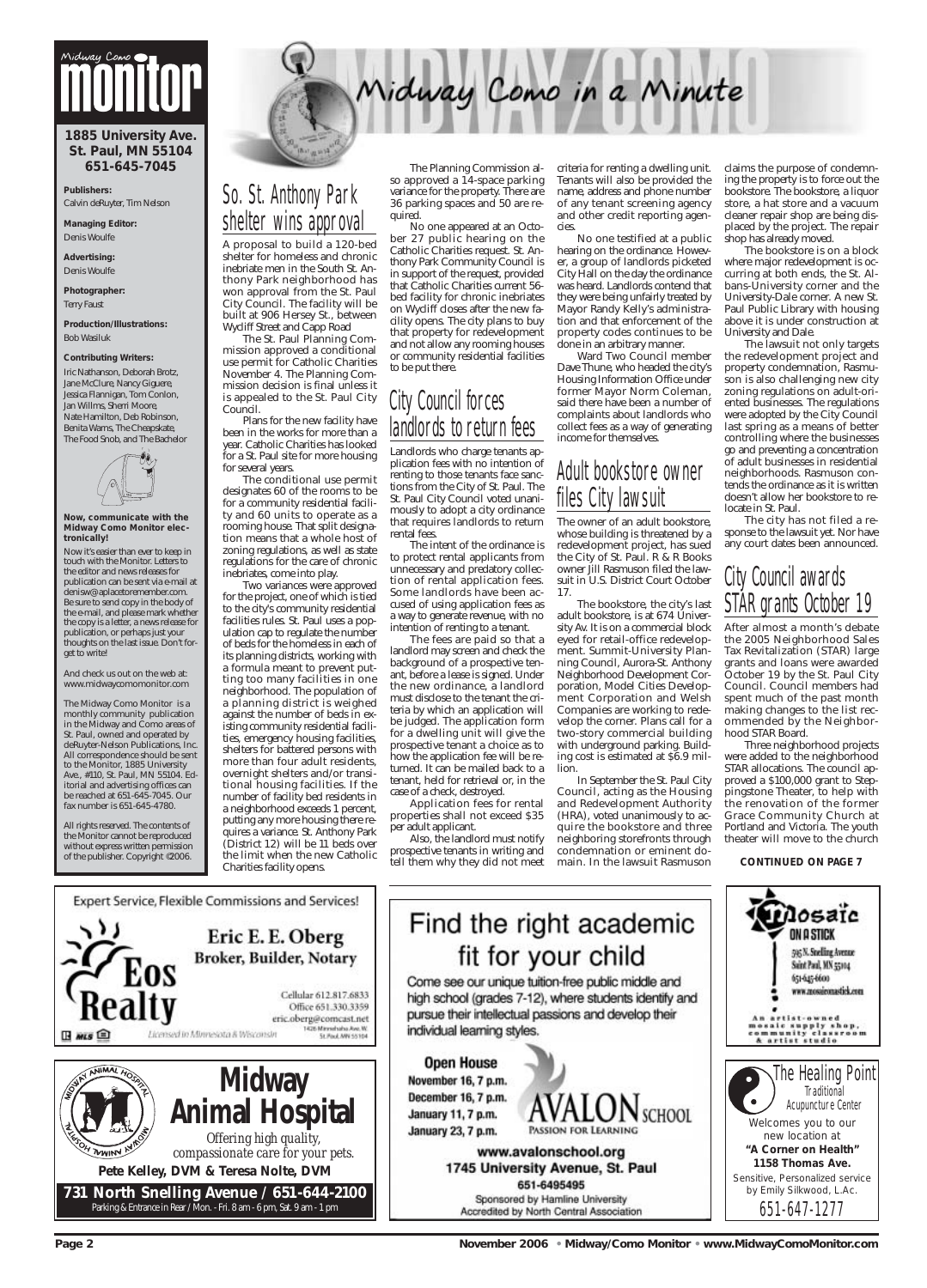#### **By JANE MCCLURE**

Arnellia's has been spared what could have been a death sentence, receiving a reduced penalty from the St. Paul City Council October 4. The University Avenue restaurant and nightclub, which was the scene of a fatal shooting in February 2004, is not facing a 60 day closing recommended by city licensing staff and the City Attorney's Office.

Instead Arnellia's, 1183 W. University Av., was fined \$1,500 and given a 10-day closing. But the closing and all but \$500 of the fine are suspended for six months. If there are no incidents during that period, the penalties disappear.

The council vote to reduce the penalty was 4-2 with Jay Benanav, Pat Harris, Debbie Montgomery and Dave Thune for, and Lee Helgen and Kathy Lantry against.

More than 100 supporters of Arnellia's packed the City Council chambers to show support for the business and its owner, Arnellia Allen. Speaker after speaker cited her numerous charitable contributions and work to make Arnellia's a safe and inviting place to enjoy a meal and listen to jazz and blues. They also cited Allen's many charitable contributions and her support of groups ranging from churches to youth sports and activities. Some said that while it was not their intent to minimize the fact that a life was lost, they also noted that the murder was not the fault of nightclub.

"A 60 day closing of this bar is tantamount to putting it out of business," said former City Council President Bill Wilson.

Benanav said the shooting that led to current hearing and penalty was not the fault of Arnellia's. "This is not a bar with behavior problems," he said. The patron convicted in the shooting left Arnellia's, got a gun and stood in the doorway and fired shots.

"This could have happened anywhere," Benanav said.

Benanav's Fourth Ward includes Arnellia's. He called for a reduced penalty, saying the nightclub is a venue that "has done everything it possibly can to make it a safe place for the neighborhood."

Recalling the problems almost a decade ago when the nightclub opened, Benanav said, "If we were here in the late 1990s we would have a different situation." But in three years Benanav's office has had no complaints about the nightclub.

Helgen, who is currently trying to toughen penalties against problem bars, said he respects the issues surrounding Arnellia's. "But a liquor license is a privilege." He cited the nightclub's past history of problems and questioned whether the city would set a standard for places where problems persist. Helgen's Fifth Ward, which includes several Rice Street bars, has battled a number of problem bars including the recently closed Club Cancun at Rice and Larpenteur and Diva's, where a man was shot and killed last summer. "It's clear that Arnellia's is a great place," said Lantry. But she shares Helgen's concerns about problem bars that won't make

#### changes.

She also reminded those present that someone was murdered.

Arnellia's has been in business for more than a decade and is one of the Twin Cities' most prominent gathering spots for the African-American community. The bar-restaurant is well-known for its food and musical events.

But Arnellia's has also had its share of problems. There are more than a dozen conditions on its operating licenses, conditions hammered out by city licensing staff and approved by the St. Paul City Council. That is more conditions than most other bars and restaurants must follow and include requirements for a dress code, video camera system and a metal detector.

The last major problems were shooting incidents outside Arnellia's in September and October 1999. One person was injured in the September incident. A man was shot and then struck and killed by a vehicle in the October incident. There was also a shooting outside of the bar-restaurant in 1992.

- Straight Teeth"
- Invisalign™ orthodontics "The Clear Choice for Non surgical gum care Laser treatment
	- Implant surgery & restoration Stabilize

- Cosmetic tooth colored fillings
- Computerized anesthetic system
- Digital x-rays reduce radiation up to 90%



Arnellia's had been problemfree for several years. The October 4 hearing stemmed from an incident in February 2004 in which an innocent patron of Arnellia's was shot and killed. Michael J. Anderson and Galvin D. Coleman were charged with second-degree mur-

- Oral surgery Root canal therapy Laser decay detection
- Well trained caring, courteous professional staff
- No interest financing plans available

der.

Stephen Kuma Ful, who had stopped at the bar to meet a friend, was shot and killed in the incident. Kuma Ful was not involved in the dispute and subsequent dispute that led up to the shooting. Kuma was a native of Cameroon and had lived in Minnesota for about nine years. He worked for Ramsey County at its Lake Owasso Residence, where he helped developmentally disabled residents there. Coleman and Anderson had

been at Arnellia's but left after a fight broke out. Coleman got a gun out of Anderson's vehicle. Coleman then entered the bar

74 • Zoom in-office tooth whitening as seen on ABC's ūЪ, zр

through its front door and fired shots from behind a metal detector.

Coleman was 20 at the time Ful was shot and killed. Letting an underage patron into Arnellia's is a violation of a license condition requiring that person appearing to be younger than age 30 supply

proper identification. Coleman claimed he was allowed inside Arnellia's in exchange for a bribe to the doorman, which Arnellia's staff and legal counsel deny.

Assistant City Attorney Rachel Gunderson said the severity of the February 2004 incident coupled with past history led to the recommendation for such a severe penalty. The issue took many months to get to the City Council because all appeals in the criminal cases against Anderson and Coleman had to be exhausted.

"I think people have the wrong impression of what this club is," said attorney Bill Tilton, who represents Arnellia's. He urged the City Council to reduce the penalty, saying it would affect one of the few black femaleowned music venues in Minnesota.

Arnellia's owner Arnellia Allen, who got a standing ovation before she addressed the council, defended her business, telling the City Council. "I want all of you to know it is a safe place." She said Arnellia's gets a bad rap, adding "everything you read in the papers is not always true."

Jerry Allen, Arnellia's son, said the business has complied with every requirement set down by city licensing staff. Those include restrictions mandated when Arnellia's was still a hip-hop club. Those restrictions should been removed years ago.'

Jerry Allen contended that Ar-

nellia's was also a victim of the 2004 shooting. He himself narrowly missed being shot that night. Business suffered for a time.

The bar-restaurant also struggles to keep out problem patrons because legally it is difficult to keep people out of a public establishment. "I've had the police called on me for throwing people out of the bar," he said. "We do attract people we'd prefer not to have in there."

Tilton and others pointed out that Arnellia's had made many changes in operations over the years to quell problems and appeal to an older clientele. "The neighborhood has changed, the customers have changed, the clientele have changed," he said.

Wilson called Arnellia's a "community center" for the Twin Cities African-American community. "Wonderful things happen in there," he said. Wilson said the music and camaraderie provided by Arnellia's are very much needed by the community."

"To take Arnellia's from us would leave a gaping hole in the community," said retired St. Paul Police officer Melvin Carter Jr.

Courtney Henry, whose family owns five St. Paul and one Minneapolis restaurants said Allen has made "tremendous stride" to improve her business. He said a 60 day closing would be a "disservice to the African-American community and to the community in general."

# **Arnellia's restaurant spared what could have been 'closing' sentence**

Extreme Makeover

鹗

zЬ

dentures

*Serving the Midway Como area for over 23 years* "For Care You Can Trust"

### **Steven R. Hagerman, D.D.S. 1605 Minnehaha Ave.**

(Just west of Snelling on Minnehaha)

### **651-646-2392**

**www.MidwayComoMonitor.com • Midway/Como Monitor • November 2006 Page 3** Page 3

Ģк





*Arnellia's received a reduced penalty from the St. Paul City Council October 4. The University Avenue restaurant and nightclub, which was the scene of a fatal shooting in February 2004, is not facing a 60-day closing recommended by city licensing staff and the City Attorney's Office.*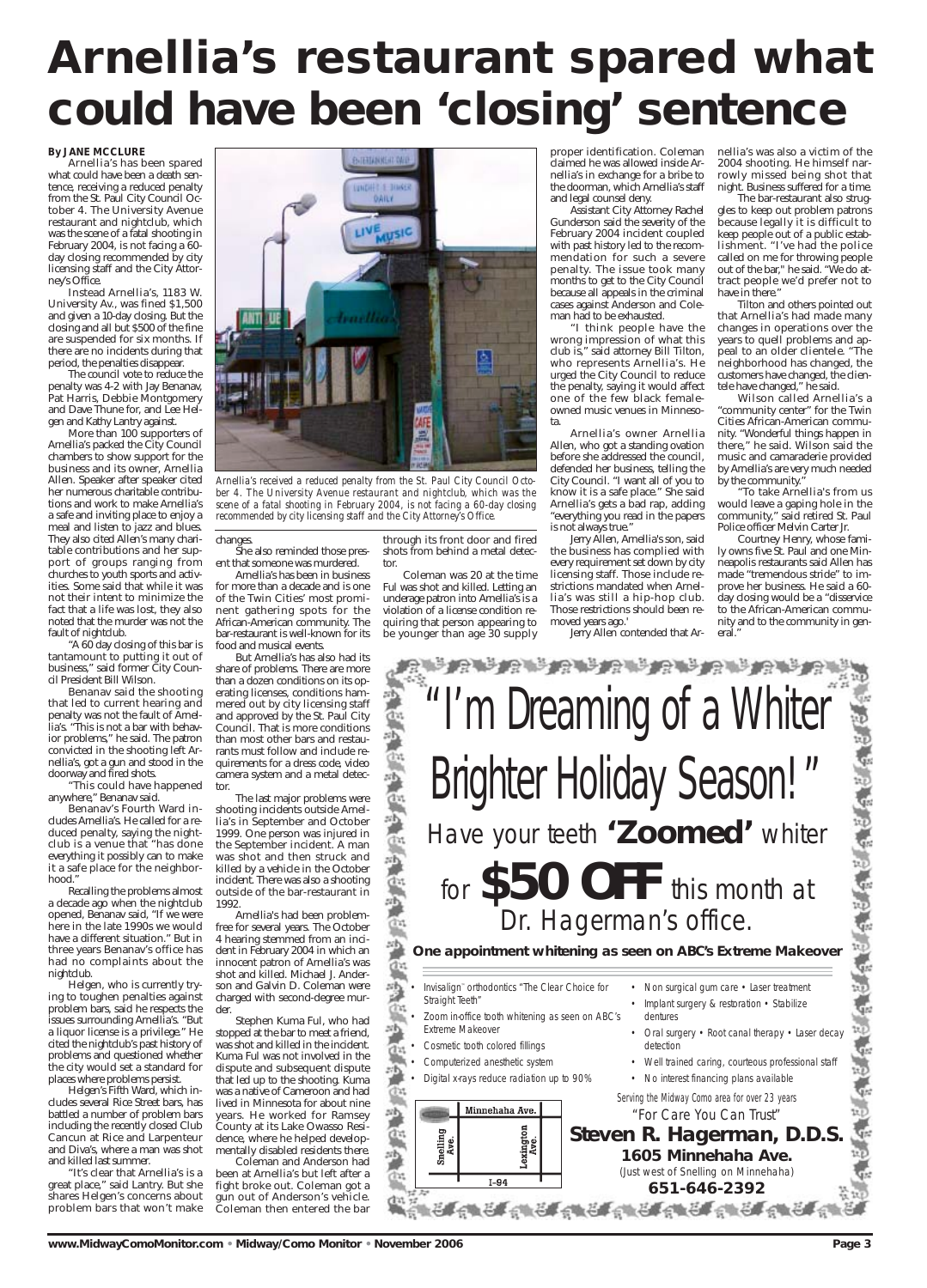

I'm writing this article a few days before Halloween. It is that funny time of year when costumes can mask one's identity, when shadows become scary, and black cats may seem suspect. It is a time when we are aware that not everything is what it may appear to be.

Every day at work I hear

statements from people that they think are true, but which really are false or misleading. Medicine, just like Halloween, can be mysterious. I am

hoping to dispel some medical myth mystery this month. Feed a cold, starve a fever. False. If you are sick, you need good nutrition in order to recover. If you are running a fever, you actually need more fluids than usual, because a fever can cause you to become dehydrated. Chicken soup (or any soup) can actually help cold symptoms because the hot fluid helps to clear sinus congestion.

**Cheap vitamins are just as effective as expensive ones.** True. One of our pharmacy instructors in med school stressed this point over and over. Inexpensive vitamins, aspirin, ibuprofen, acetaminophen, just about any medication work just as well as the brand name or more expensive ones. Many drugs have both a brand name and a generic available. For the most part, generic meds work just fine. Occasionally someone will find that this is not true for him or her.

**Breastfeeding women cannot get pregnant.** False. Each woman is different in terms of how much and how long she breastfeeds. A breastfeeding woman may take longer to resume periods after delivery, but ovulation happens before that first post-partum period and there is no way to predict when that will happen. So breastfeeding or not, if you do not want to get pregnant, either don't have intercourse, or use some form of contraception.

**Being outside in the cold and/or wind causes you to catch a cold.** False. Even being outside in the cold with wet hair won't make you catch a cold. Colds are almost always caused by viruses, which you catch from other people. Usually by contact with their saliva or by touching something they have touched with unwashed hands. The best way to protect yourself from a cold is to wash your hands frequently. To prevent spreading cold viruses, cough onto your sleeve or into a tissue. Wash your hands if you cough or sneeze into your hand. Stay home/away from others if you are coughing and sneezing a lot.

**The flu shot cannot make you sick.** True. This time of year I hear from lots of folks who insist they got the flu from the flu shot. It cannot happen because the flu vaccine is not live virus. Someone could develop an allergic reaction from the vaccine, but not the flu.

**An apple a day keeps the doctor away.** Probably not. I heard that this statement was actually started as a marketing slogan for apples. While one apple every day will not protect you from all medical woes, a diet rich in fruits and veggies is still good for your overall health.

**Reducing salt in your diet might lower your blood pressure.** True. Some people are especially sensitive to salt and it does raise their blood pressure. Salt is a hidden or mystery ingredient in some foods (it's called sodium).

Be aware of processed foods/soups/microwave meals. Their salt content can be high.

Even some soda beverages contain sodium. Pickles and olives are other salt culprits. If you stop using salt in your cooking, then adding just a little to your food before eating will still give you the salt taste, but less total sodium.

**Rest plays no role in recovery from illness.** False. If you are sick, you need rest. You have heard this from me many times. If you are sick you should not go to work because you risk infecting others, and you may slow your own recovery. Many times rest is even more important than medicine. However, for back pain, bed rest sometimes delays your recovery.

You likely have other adages about which you wonder: fact or fiction? Please write to the paper, I would be happy to do another mythical article.

Have fun. Stay happy and healthy.

*(Dr. Kilian is a family practice physician who lives and works in the Midway Como community. She believes that good medicine means caring for people as well as curing diseases. We want to address your health concerns so please let us know what topics you would like to see in future columns. If you have suggestions or questions, write to the Monitor c/o 1885 University Avenue West, #110, St. Paul, MN 55104. Or e-mail denisw@aplacetoremember.com*

# **LETTERS**

The office's E-mail, phone and fax will remain the same

"Nothing will change unless we don't get the phones working," said McCall. "I won't be able to get sandwiches at Nelson's. I'll miss not being so close to the State Fair. Sometimes, I would go over there just to have lunch. But, it's a positive change.

**Page 4 November 2006 • Midway/Como Monitor • www.MidwayComoMonitor.com** 

### **Fact or fiction? Dispelling some medical myths**

Cares and Cures **By JANE KILIAN, M.D.**

> "It's easier for neighbors to know where we're meeting," she said. "We'll have a consistent meeting spot. People are pretty familiar with the park. It's a nice new building. There's not a huge amount of parking. But, there are definitely enough spots for board meetings.

#### **HealthEast: Building a relationship with the neighborhood?**

It's sad to see that after all of these years, the corporate stranglehold on St. Paul's community council process continues with HealthEast Care System's avoidance of the special condition and use agreement setup between the City of St. Paul's Merriam Park Community Council (MPCC) and HealthEast Care System at its founding in 1997. This agreement requires a community task force process to be in place, and, if indications from the MPCC Grid 2 neighborhood are correct, the "Care System" has never participated nor intended to participate in building the relationship with the neighborhood it is now intent on destroying. That and the complete disregard of transportation alternatives in relationship to the Midway Transportation Management Organization!

This is just another in the series of double-speak issues we've seen from corporations in relation to the neighborhood's from which they are permitted to run their gluttony!

On the other hand, MPCC appears to be rather weakspined and selling out the neighborhood in approving the "Care System's" demand for parking—tearing down houses to build large surface parking lots is in direct conflict with the Merriam Park Community Plan, the longrange plan for the neighborhood! One imagines the arm of Dr. Strangelove coming up toward his neck for the stranglehold! How did this project ever get passed by MPCC?

Just from the transportation perspective alone, everyone knows in taking a look at the long-range plan, e. g., Dr. Richard C. Duncan's (The Institute for Energy and Man) "Oldulvai Theory," that we are on the downward slope - "Oldulvai Slide" - of the 100 year bell-shaped curve of energy production per capita and that radical transportation alternatives are the only viable option for both corporations and neighborhoods!

If HealthEast is in violation of its permit to continue operating in Merriam Park, then isn't there something that can be done to enforce the sanctions?

> *Larry Boatman Hamline Midway*

#### **Environmental Group thanks neighborhood volunteers**

The Hamline Midway Environment Group wishes to thank neighborhood volunteers and businesses for their

support in making the Snelling Ave planters a success this season! The planters grew well through the challenging hot season. Hamline Midway neighbors worked hard to source plants, arrange for water, fundraise, inform businesses, participate in a spring avenue clean-up, plant, mulch, and tend. The businesses that provided monetary support, volunteers, and refreshments were a key part of that process. In particular, recognition goes to Hamline University, Shirtz Unlimited, Moxie, Dino Dollar Saver, Wilder Apartments, and Lloyd's Pharmacy.

We look forward to your support in the upcoming 2007 season. Please look for information in the early spring for how to, again, make Snelling Ave the most welcoming place it can be. Visit www.flickr.com/photos/hmgreening/ to view photos of the greening of the Hamline-Midway Neighborhood.

The Hamline-Midway Environmental Group's mission is to create and nurture a healthy and sustainable environment in the Hamline-Midway community. The group meets every second Thursday of each month from 7 - 8:30 p.m. at the Hamline-Midway Coalition Building. The next meeting dates are November 9th and December 14th. All are welcome to attend.

> *Emmy Vadnais Hamline Midway*

#### **By DEBORAH BROTZ**

While the District 10 office has had various locations over the years, they have never had a site that they could call permanent. Now, they do. On Oct. 1, the office moved to the Historic Street Car Museum, at 1224 Lexington Parkway N.

"It's a beautiful building," said Sue McCall, District 10 community organizer. "It's nice to have a permanent meeting spot. Before, we had to shop around for a place to hold meetings. Part of the rent is having volunteer board members staff the Museum on Sunday afternoons. The Museum is only open four hours a week on Sundays."

Although moving is never easy, McCall welcomes the change.

"I'm really excited about the building," she said. "Now, we're able to have one meeting place. It will just be nice. It's right in the middle of the district."

McCall feels there are benefits to being located at the Museum.

Como Park residents are encouraged to come to the

next District 10 Board Meeting on Oct. 17, at 7 p.m., at the Museum. In addition to holding District 10 Board member elections, information about two major projects proposed for the Como Park area will be disseminated. One of the projects is the construction of stables and offices for the St. Paul Police Mounted Patrol, and the other proposal involves a "Como Park Woodland Restoration and Outdoor Classroom Project."

McCall hopes residents will stop by the new office for a visit or to pick up a recycling bin any Sunday afternoon from noon to 4 p.m.

"I'd like to see more neighbors at board meetings," she said. "It would be great for more people to see the building. It really has been nicely redone."

For more information, call District 10 at 651-644- 3889 or go to their web site: ComoPark.org

# **District 10 Como Community Council moves into new home**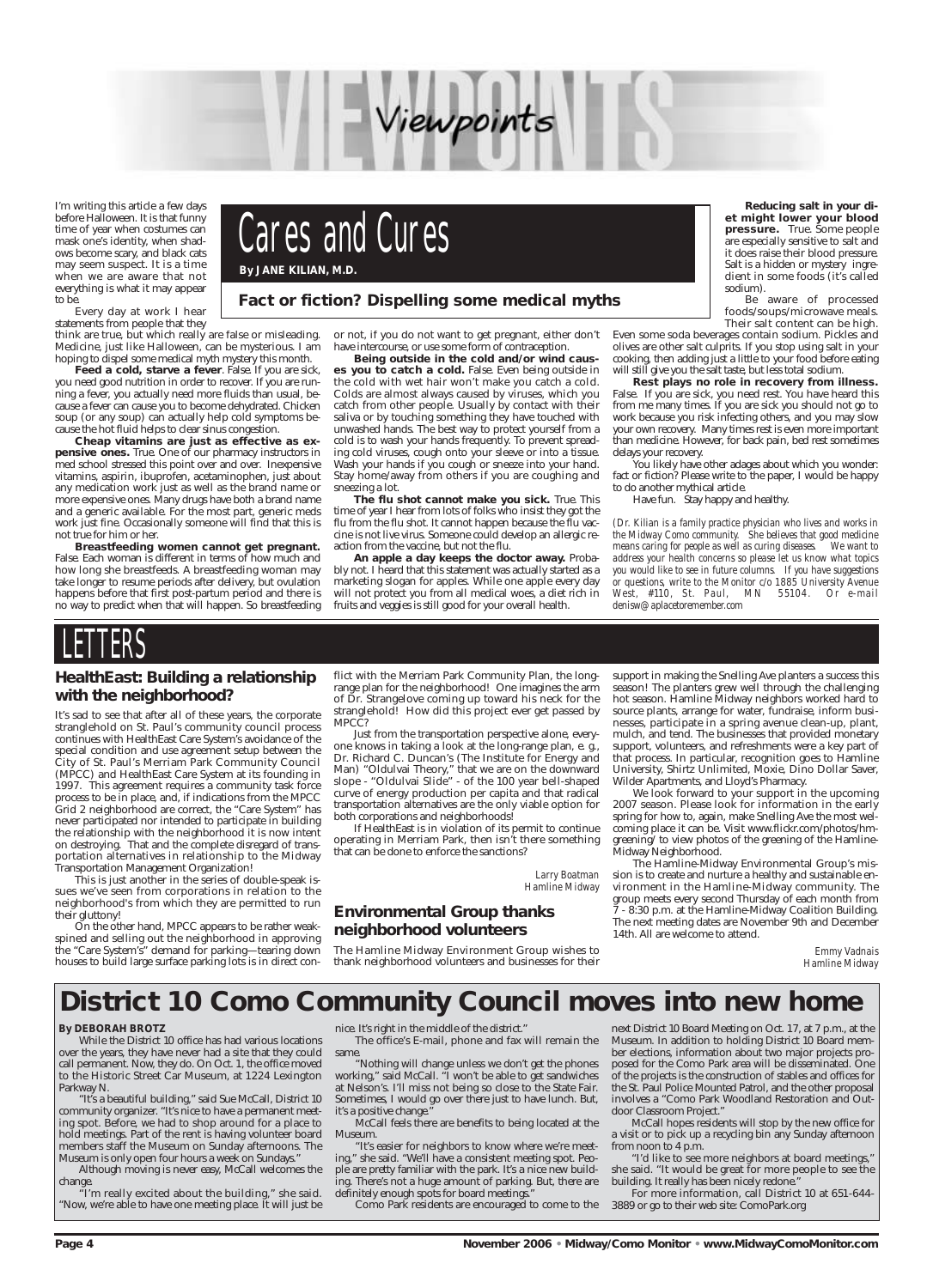# **Central Corridor Task Force holds community workshop**

#### **By JANE MCCLURE**

Taking advantage of opportunities to redevelop vacant or under-utilized properties, while protecting and strengthening adjacent residential neighborhoods, are key parts of the developing vision for neighborhoods along the proposed Central Corridor light rail line.

The University Avenue Central Corridor Task Force hosted two community workshops October 27-28 to show off their work thus far and seek comments from community members. Both workshops, held at the former Lexington Outreach Library building, drew large crowds.

One focus of the presentation was that of attaching light rail to St. Paul. The task force has identified 84 different strategies to do this all along the proposed rail line. These include everything from creating a gateway into the city at its western boundary to rebuilding Dickerman Park to redeveloping specific sites along the proposed line. New development, open spaces and houses are suggested for different areas. Many of these strategies also include a focus on making areas more walkable.

"We have heard from hundreds of people as to how the corridor should evolve," said George Tjark from Urban Strategies, a Canadian firm consulting with city planning staff and the task force on the land use plan.

The task force was appointed by Mayor Chris Coleman and the St. Paul Planning Commission. Its members, and members of a

downtown-centered group, are developing land use and zoning recommendations for the St. Paul communities along the 11 miles of the light rail line that would be built in St. Paul. Those recommendations will go to the Planning Commission and City Council for re-

view and app r oval next year

and could lead to zoning and community plan changes along

University and in the downtown area. The current timelines call for a report to be ready in February. Melanie Hare, project team leader for Urban Strategies, said they have spoken to many people who have brought forward a broad range of perspectives along Central Corridor. These people represent businesses, community

groups and neighborhood residents. Through workshops and interviews, more than 60 pages of comments have been compiled. Hare said the key theme of

the vision is that the Central Corridor will become a place with many vibrant meeting places that draw people to experience the

> neighborhoods, businesses, cultural attractions and institutions

here.

Through this work the task force has developed six principles that are a foundation for the

group's vision. These are:

\*Reposition St. Paul in the region, using the investment in light rail as an impetus to invigorate perceptions of the city and re-image it as an innovative, diverse and

progressive place to live, work, play and invest.

\*Benefit and strengthen the diverse communities along the corridor. This principle recognizes diversity as an asset along the corridor which needs to be enhanced, not diminished or displaced. One concern raised by communities of color along Central Corridor is

the Centrol "It leaves visitors and residents alike with an impression of neglect, empty streets, and a lack of personal safety."

> that they could be forced out by redevelopment and gentrification.

\*Link and foster economic activity throughout Central Corridor, from the small; "Mom and Pop" stores to large retailers, non-profits and financial institutions. One goal here is to minimize disruption to businesses during construction and in creating longterm opportunities to strengthen and expand local businesses.

\*Improve mobility through-

out the community and region. This principle notes that light rail is just part of a more interconnected city and region, to enhance mobility and encourage people to walk, cycle and take transit. Providing services, attractions and jobs that people can access easily without motor vehicles is part of this strategy.

\*Improve the image and quality of life along the corridor. "The corridor is not living up to this potential," an Urban Strategies report stated. "It leaves visitors and residents alike with an impression of neglect, empty streets, and a lack of personal safety." This principle calls for making a corridor that is more attractive, green, vibrant and pedestrian-friendly, with cafes, community centers, landscaping and attractive transit stations. One point of this principle is to fill in the "gaps" or vacant parcels along University with new development that fits into the neighborhoods.

\*Involve collaboration from design through construction to completion, with regular opportunities for community input. "This collaboration will need to take many forms in order to serve the different needs and backgrounds of the people living and working in the corridor," the strategy stated. This would include focused public education campaigns and regular outreach.

Complete copies of the task force documents, including the Urban Strategies reports, are on the City of St. Paul website, which includes a section for Central Corridor.

#### **By NANCY HEDIN**

There's excitement in the air. It's fall. TWINS fans are basking in the afterglow of a miraculous regular season. The Vikings are still in the playoff contention. Kids are sporting new school clothes and renewing friendships; parents are relieved their restless children are back in structured activities. After weeks of back-to-school prepara-

tion, it's time to relax. Unless, you get the "lice letter."

If you have young school age kids and haven't already received the dreaded letter, count yourself fortunate today but be prepared that the letter will arrive. It reads, "Dear Parents, Lice have been discovered in your child's classroom." The positive spin, calling it a discovery is deceiving. Head lice are "discovered" on about twelve to twenty-five million Americans each year. The good news is that they are not life threatening and a person can be treated successfully. But be advised: Know your enemy. Lice are hook clawed, parasitic insects no larger than a sesame seed.

They have no exceptional athletic ability and cannot jump or fly but merely walk from one person to another. You get them by being close with someone who has them or sharing their belongings like combs, hats, or pillows etc. Friends School of Minnesota has greatly reduced incidents in their school by using individual cubbies for the children's coats and hats etc.

Lice are equal opportunity parasites and willing to infest any gender, race, or socio-economic group. However, pets cannot give or get lice. Lice like clean, healthy heads and having them is not an indication of being a dirty person or poor housekeeper. Treating head lice is a threestep process. Get rid of live lice, find and remove nits (eggs) from infected person's hair; and clean the infected person's belongings and environment. The letter from St. Paul Public Schools advises, to check all household members and treat only if there are nits (eggs) or

# What we wouldn't do for a customer like you.

Any Anchor Bank business customer will tell you: We work hard. We deliver the programs and services you need with a level of

**CONTINUED ON PAGE 7**

personal, yet professional attention unlike any other bank. We bend over backwards to work with you. Look into Anchor Bank business banking today.



#### *Got lice?*

# **Parents should prepare for possibility of head lice in the classroom**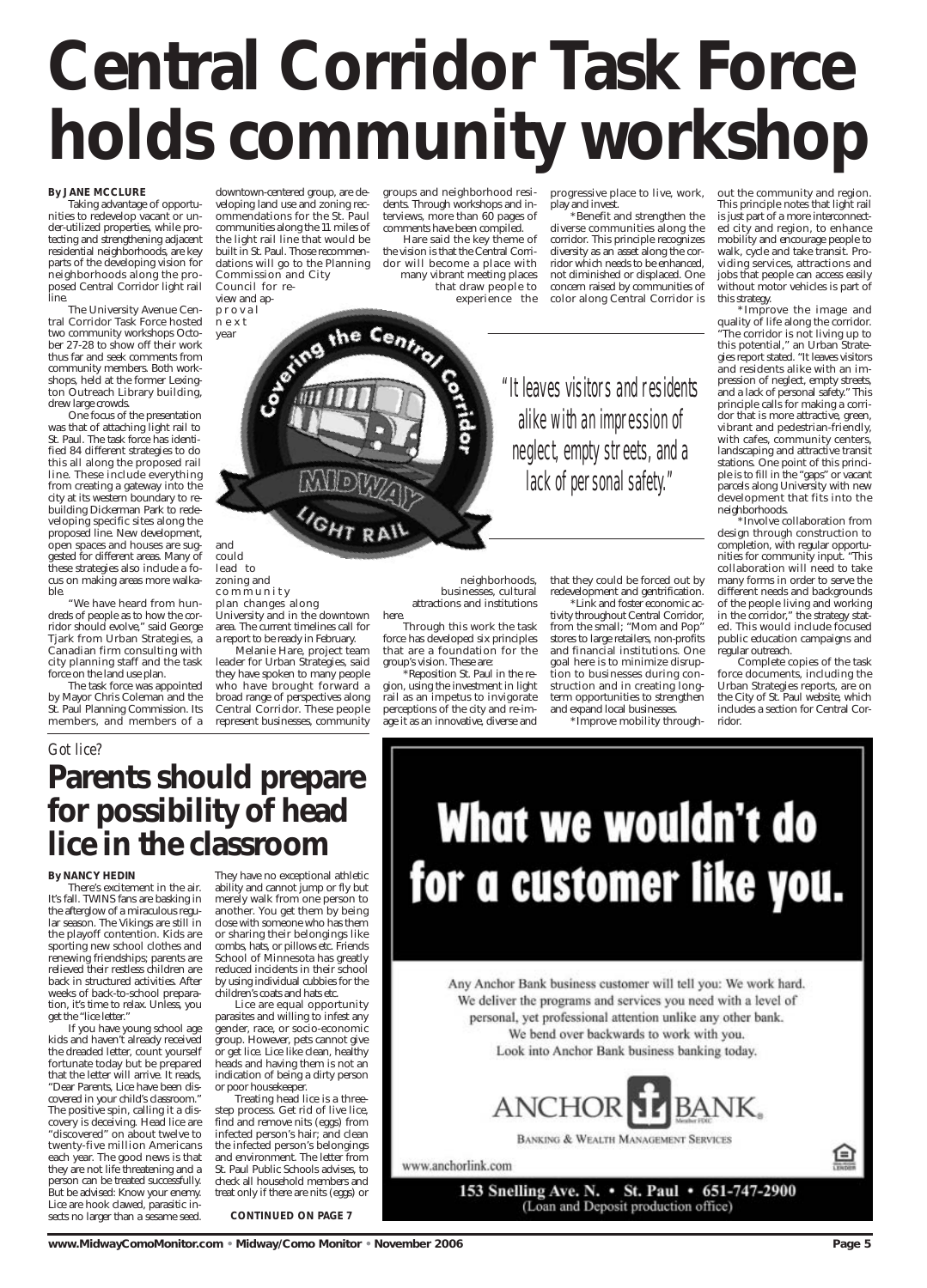#### **By JAN WILLMS**

Mosaic on a Stick has not been open very long. It celebrates its second anniversary this month. But it has dedicated itself, along with other businesses, to brightening up Snelling Avenue.

In a project that began last August, the business at 595 N. Snelling, owned by Maria Ricke and Lori Greene, has opened its doors to train about 25 volunteers in creating medallions. The medallions have been mounted in planters along Snelling.

"We trained two groups of volunteers on how to use the tools," said Ricke. "We had open studio sessions, where anyone could come in. They could bring their friends and their children, learn to use the cutting tools and pick their own color palette."

The project was funded with a STAR grant received by the neighborhood through the Hamline-Midway Coalition, a community-based nonprofit.

Numerous patterns were available to choose from. Each medallion was 10 inches around, and it took 17 medallions to go around one planter.

She said volunteers would choose the medallion, glue pieces on mesh. They would then get mounted on plaster and grouted, filling in the spaces between the tiles.

"Our goal is to get ten planters done before this winter," Ricke said.

Mosaic on a Stick, with its brightly colored walls of purple, pink and lime green, serves as a seller of mosaic supplies, an art studio and a space for teaching classes about mosaic design and

#### sculpture.

It arose from a discussion in a parking lot, according to Greene. She and Ricke had been active in a group of community organizers and artists, working on creating solutions. Although Ricke had a degree in peace studies and Greene in art, the two shared an interest in mosaic. They were friends with Jun-Li Wang, a community organizer with the Ham-

#### line Midway Coalition.

"She recommended we start our business in this neighborhood," Greene said. She and Ricke met regularly with Dave Gagne, who at the time was executive director of Hamline Midway.

"He looked over our budget, talked to businesses and tried to help us find the best location," Greene said. "It was kind of like having a dad help us out," she

#### said.

Greene said that since opening the business, she has personally moved to the Snelling neighborhood.

"I love this area," she said. "And people have thanked us for choosing this area. It's an incredibly warm community."

At a recent meeting of the Snelling Avenue Business Initiative (SABI), the planter project was deemed a fantastic success by Everett Janssen, owner of Shirts Unlimited and a member of the business group.

The medallions have been completed and need be installed around two more planters. "We just need a string of warm-weather days," Ricke said.

Janssen said that Hamline University provided the plants for the planters and also paid the city to water twice a week.

"Master gardeners can hopefully work with Hamline when they do their plant ordering in November," Janssen said, adding that the gardeners can determine which plants will grow best.

SABI also discussed banners for the avenue.

According to Michael Jon Olson, current executive director of Hamline Midway Coalition, only the city can do the work on the banners. The standard size is a 30 by 60 inch bracketing system, required to have wind-deflecting abilities.

The cost of putting a banner on each pole was estimated to be \$500, and those in attendance discussed ways of funding.

Jonathon Sage-Martinson of Sparc, a group whose mission is to create and maintain healthy, affordable and sustainable neighborhoods by improving residential and commercial vitality in the Hamline Midway, said that Hamline University and the State Fair might help with infrastructure costs.

The group also advocated winter lighting for Snelling businesses, suggesting white lights be put up after Thanksgiving.

"We need to move quickly and informally this year," Sage-Martinson said. "We should start the day after Thanksgiving, and have the lights left on late each day."

Allison Sharkey, a new Sparc employee, said the merchants could compete for the block with the most impressive displays, with some type of food offered as a reward.

The projects discussed all focused on improving the environment and the looks of Snelling Avenue.

"People see things happening, and it might encourage them to get on board," Ricke said.

As with the owners of Mosaic on a Stick, they might strive to make the commercial corridor of Snelling Avenue a better place to work and live.

**Page 6 November 2006 • Midway/Como Monitor • www.MidwayComoMonitor.com** 

# **Snelling Avenue area merchants light up winter streetscape**

Which block along Snelling and its sidestreets will be the most beautifully lit this winter? Area business owners are challenging each other to brighten up their storefronts with window displays of white lights during these winter evenings.

# $Committed to **HEALTH**\n\nDedicated to **ROSEVILLE**$

Providing superior, affordable and easily accessed care with: OB/Gyn, Pediatrics and Family Medicine; Internal Medicine and General Surgery; Nutrition Services and Occupational Health, and much more. Both early and late appointments. Call anytime to know more.







"The winters are long and dark, and we want to brighten up our businesses, Snelling Avenue, and our community," says Diane Brennan owner of Fusion Salon. [Merchants will be turning on the lights the day after Thanksgiving.] The block with the loveliest displays will celebrate with locally made treats. You can find your white lights at Hamline Hardware, 755 North Snelling Avenue. Other businesses that will likely be displaying winter cheer with storefront lights include Mosaic on a Stick, Shirtz Unlimited, Ginkgo Coffeehouse, Lloyd's Pharmacy and Metro Automotive.

Local business and property owners in the Snelling area are coming together for a gathering of SABI, the Snelling Avenue Business Initiative, to discuss winter lighting, available funds for façade improvements, and other initiatives to liven up the street [like the newly mosaic-ed planters along the Avenue]. Join us for lunch at Ginkgo Coffeehouse at Snelling and Minnehaha from 12 noon-1 p.m. on Wednesday, November 22nd. For more info, contact Allison at Sparc, 651-488-1039.

# **Mosaic on a Stick leaves its imprint on Snelling Avenue with community support**



*Maria Ricke of Mosaic on Stick demonstrates how tile medallions will be cemented to Snelling Avenue planters. (Photo by Terry Faust)*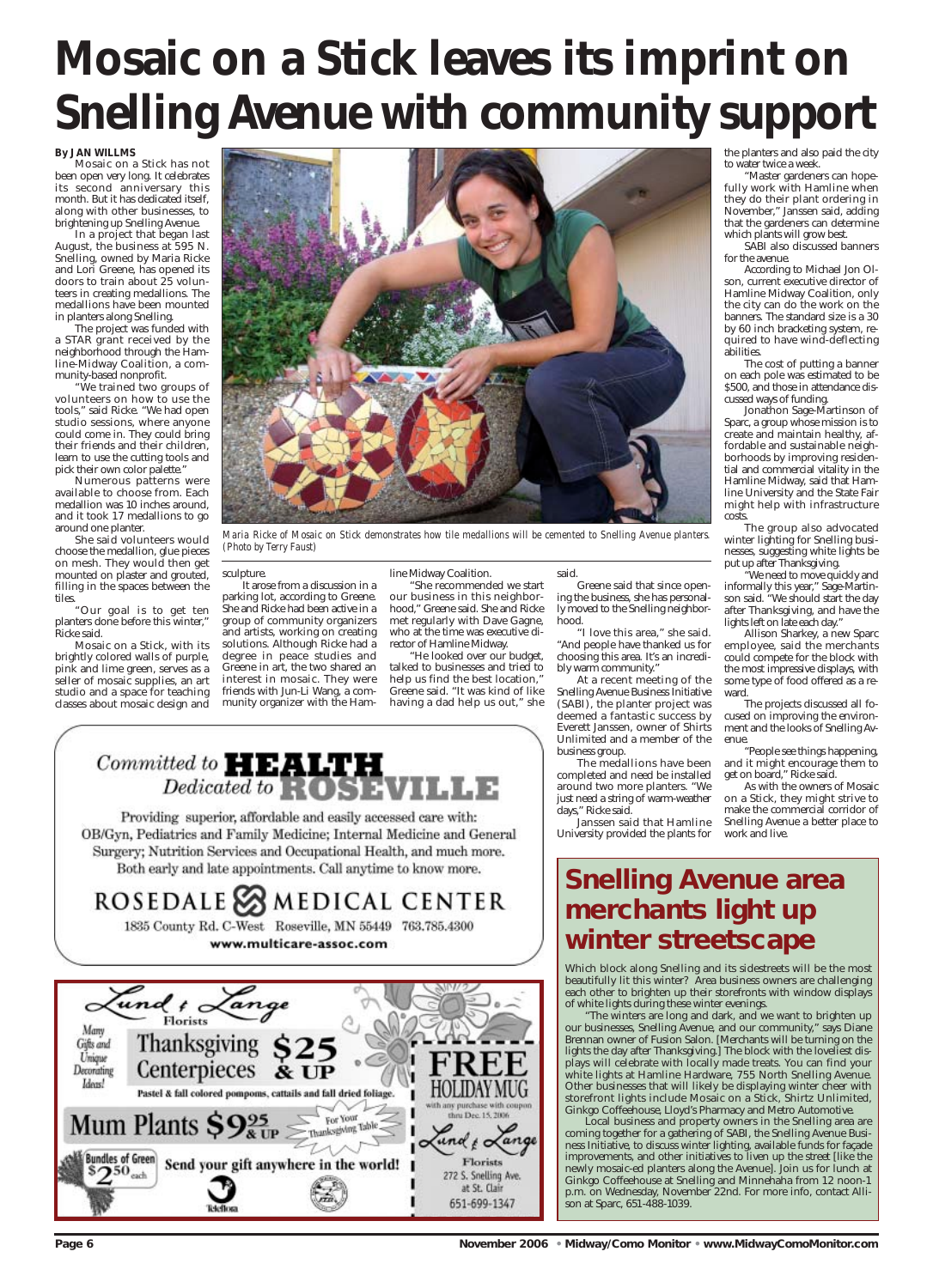#### **By JANE MCCLURE**

A popular music store, which featured classic arcade games and live musical performances, will reopen on University Avenue soon. If necessary business licenses win city staff and St. Paul City Council approval, Eclipse Records could reopen later this month.

Eclipse is returning after a three-year hiatus. "It'll be good to be back," said store owner Joe Furth. Eclipse is opening its doors at 1922 University Av., in a former uniform shop in Iris Park neighborhood.

Ward Four Council Member Jay Benanav has worked for many months to find a new home for Eclipse. He is sponsoring a \$15,000 Neighborhood Sales Tax Revitalization grant for the business, the St. Paul City Council approved unanimously October 25. Eclipse will match the grant with a \$35,000 bank loan.

Work is underway to obtain needed financing for the business, along with require cabaret and game room licenses. Furth has already had one meeting with Merriam Park Community Council (MPCC) representatives this fall. He'll need additional approvals from the City Council for his license requests.

Benanav believes Eclipse meets a need for young people, especially those would cannot or will not go to bars. "This was a place where kids could gather and enjoy music in a safe atmosphere," said Jane Prince, Benanav's legislative aide. "It was a really important and needed venue for kids ages 13 to 19, and when it closed, it really created a hole for that age group."

Eclipse will sell compact discs, vinyl, DVDs, books, magazines, clothing, incense, posters and other video and music-related products. It will offer a disc repair service and a consignment program.

The cabaret license is needed because the business also hopes to include a state of the art, all-ages music and performance space. It

would be the only all ages music venue in St. Paul.

Other plans call for internships in collaboration with the McNally Smith College of Music.

The new location was chosen for a variety of reasons, according to a business plan drafted by the Eclipse partners. One is its location within a four-mile radius of five major college campuses - University of St. Thomas, Macalester College, Hamline University, University of Minnesota and Concordia University. Another its is location on the Route 16 bus line and future Central Corridor light rail route.

Yet another factor is its business zoning and location in an area with other businesses. There are some apartments in the block Eclipse will be on but it doesn't share an alley with houses as the Grand Avenue location did.

Eclipse would use the Neighborhood STAR funding to complete the build-out of its new space. the building has been vacant for about five years. Much of the renovation will center on the performance space itself.

Eclipse's road to reopening hit a bump with the Neighborhood STAR Board October 11. The board recommended the City Council deny the grant request, as it falls well below the \$50,000 minimum. Furth said he isn't worried by the board's recommendation. The City Council has the final say on all STAR funding and Benanav is urging his colleagues to approve it.

Several Neighborhood STAR Board members said that had the request not been too low, it would have won a recommendation of approval. Only two raised concerns about the business, with one Jason Brazil assured the board that

asking if it would be a "head shop." Furth and business partner would not be the case. In fact, the new Eclipse will continue the smoke-free policies from the original business. (Because Eclipse does

not serve food it does not fall under the city's smoking ban for restaurants.)

Furth said he probably looked at a dozen different location, with the help of Benanav's office and the cultural affairs staff for mayors Randy Kelly and Chris Coleman. But he also took some time off between shutting down the original Eclipse and preparing to reopen.

"I got really burned out after all of that time battling the city and battling the neighborhood," he said. "It's hard to have that going on when you're trying to run a business.

Eclipse originally opened at 1692 Grand Av. in 1999. The business was an immediate hit with young people, with its games, music and welcoming atmosphere. But neighbors south of the store complained about noise, loitering, parking congestion and patron behavior. They clashed repeatedly with Furth and drew city officials into the fray. Furth and Ward Three Council member Pat Harris tangled repeatedly on the club's operations, with Furth even running Harris for the Ward Three council seat.

When Eclipse began hosting live music in 2000, even more customers flocked to the business. But that raised more complaints and launched a lengthy battle with city licensing officials over whether the performances were legal.

In 2002 Benanav was able to change city regulations on cabaret licenses to accommodate Eclipse. The licenses had only been available to restaurants, bars and coffee houses, but were needed so that Eclipse and other retail businesses could host live performances in their stores.

City officials said no license, no live music. Furth contended the performances were needed for musicians to promote their latest releases. He and Benanav also pointed out that other record and company disc stores in other cities rou-

tinely host live music performances and questioned whether Eclipse was being discriminated against.

Furth said at the time, "I think we're the only record store in the country held to such restrictions." He contended that there is a difference between music offered to entertain business patrons and music that is offered to promote the musicians themselves and

their releases. He said that Eclipse's in-store performances were for promotional purposes.

Another argument Furth raised is that he has a First Amendment right to offer live music. He was granted the cabaret license in early 2003. But several months after that Furth chose not to renegotiate his lease and the business closed.

## **Midway in a minute**

#### **Continued from page 2**

from its longtime Landmark Center home. The neighborhood STAR Board had rejected Steppingstone's request for a \$350,000 grant and \$175,00 loan toward the project.

The council also allocated a \$17,000 grant toward the Longfellow Elementary School's playground replacement project. In total the council allocated almost 41.5 million in loans and grants. The school had sought more than \$41,000. Ames Elementary playground on the city's east Side received \$36,740.

*Monitor* area projects met a mixed fate. University UNITED's University/Snelling commercial building facade improvement program, was awarded a \$75,000 grant and \$75,000 loan. Sparc was awarded \$100,000 for its lead

abatement program and \$75,000 for its Rice Street Program. the council added \$200,000 to the Rice Street streetscape program. But other projects were rejected.

While the October 19 vote is welcomed by organizations and businesses that have waited many weeks for their grant and loan dollars, it isn't likely to end the longsimmering feud between the City Council and Neighborhood STAR Board members. For several months the board and City council have clashed over the council's Neighborhood Investment Initiative Fund (NIIF), a discretionary fund controlled by council members. The Neighborhood STAR Board has pushed for the council to change the process used to allocate NIIF dollars. The council has criticized the Neighborhood STAR Board and recently refused to reappoint Board Chairperson Steve Gordon. Gordon is still serving as the board chair, because Mayor Randy Kelly declined to appoint a replacement for him.



## All grown up and no place to go? We've got a clinic for you.

#### We specialize in treating adults-we're one of the largest Internal Medicine groups in the **Twin Cities.**

- . Adults have more complex health problems-that's where our Internal Medicine experience really benefits you.
- . Our Personal Health Guide helps get all your questions answered.
- · Great value and great care-that's our promise.
	-

# **Popular music store from Grand Avenue reopens in the Midway**

# **Head lice**

#### **Continued from page 5**

live lice found. Shampoo the infected person's hair with regular shampoo, rinse with warm water; wash with a vinegar and water solution, rinse with plain water; treat with lice shampoo following the instructions on the package, rinse with plain water. The most common treatment for head lice is pediculicidal shampoos and creme rinses. Herein lies the bad news. These potions contain insecticides. To add insult to injury lice may develop resistance to the toxic chemicals and survive the treatment. If only one pregnant female or several frisky lice survive the chemical warfare, the infestation will start all over again. Credit or blame evolution or intelligent design but these little buggers have developed into tenacious creatures who lay tiny, whitish, oval eggs that seem to be laced with super glue and cling to hair follicles with a sort of death grip. Removing nits is stressed as an essential although tedious chore.

The nitpicking two-step involves combing through the infested person's hair with a tiny comb, loosening and removing the nits. Missed nits, hatch and then the person has live lice again. Detached nits die once they are detached from the infested person if they don't get a snack of human blood within the first forty-five minutes after they hatch.

The third step in the lice eradication process is a reasonable cleaning of the infested person's belongings and environment. Some entomologists (bug experts) report that it isn't necessary to clean the environment because lice can't live "off head" more than 36-48 hours and are slow moving. Ramsey County Public Health and the St. Paul Public School letter recommends cleaning all combs, brushes etc by soaking them in the special shampoo, or using hot soapy water or boiling them for five minutes. Vacuum carpets, upholstered furniture, mattresses and car seats. Don't spray with insecticides because this will expose your family to unnecessary pesticides. Wash clothing, bedding and towels used in the previ-

We've been serving Twin Cities neighborhoods for more than 30 years, with eight convenient locations and three urgent care sites. How can we serve you? To learn more, visit aspenmed.org or call 1-866-311-7070.

#### Internal Medicine - OB/GYN - Pediatrics - Behavioral Health Specialty Care - Lab/Radiology - Urgent Care



Bandana Square (St. Paul) 1020 Bandana Blvd. West 651-641-7030 We accept all major insurance plans. Accepting new patients. www.asperimed.org

ous three days in hot (130 degrees or higher) water and dry in hot dryer for at least twenty minutes before using. Clothing, stuffed toys and cloth items that cannot be washed and dried can be dry cleaned or sealed in plastic for two weeks.

American Head Lice Information Center website, www.headliceinfo.com has charts comparing active ingredients, affect, cost and side effects of lice treatment products including homeopathic remedies. For instance, they report success in treating head lice with olive oil and nit picking. The olive oil smothers the live lice and doesn't have the side effects and dangers of neurotoxins. It is important to use food grade oil not motor oil. The oil treated hair can be cleaned with a clarifying shampoo for oily hair. Got lice? There is treatment available and the fact you have it doesn't mean you are a dirty person or poor housekeeper. Your school nurse, Public Health and the American Head Lice Information Center website want you to know about your options and have safe treatment.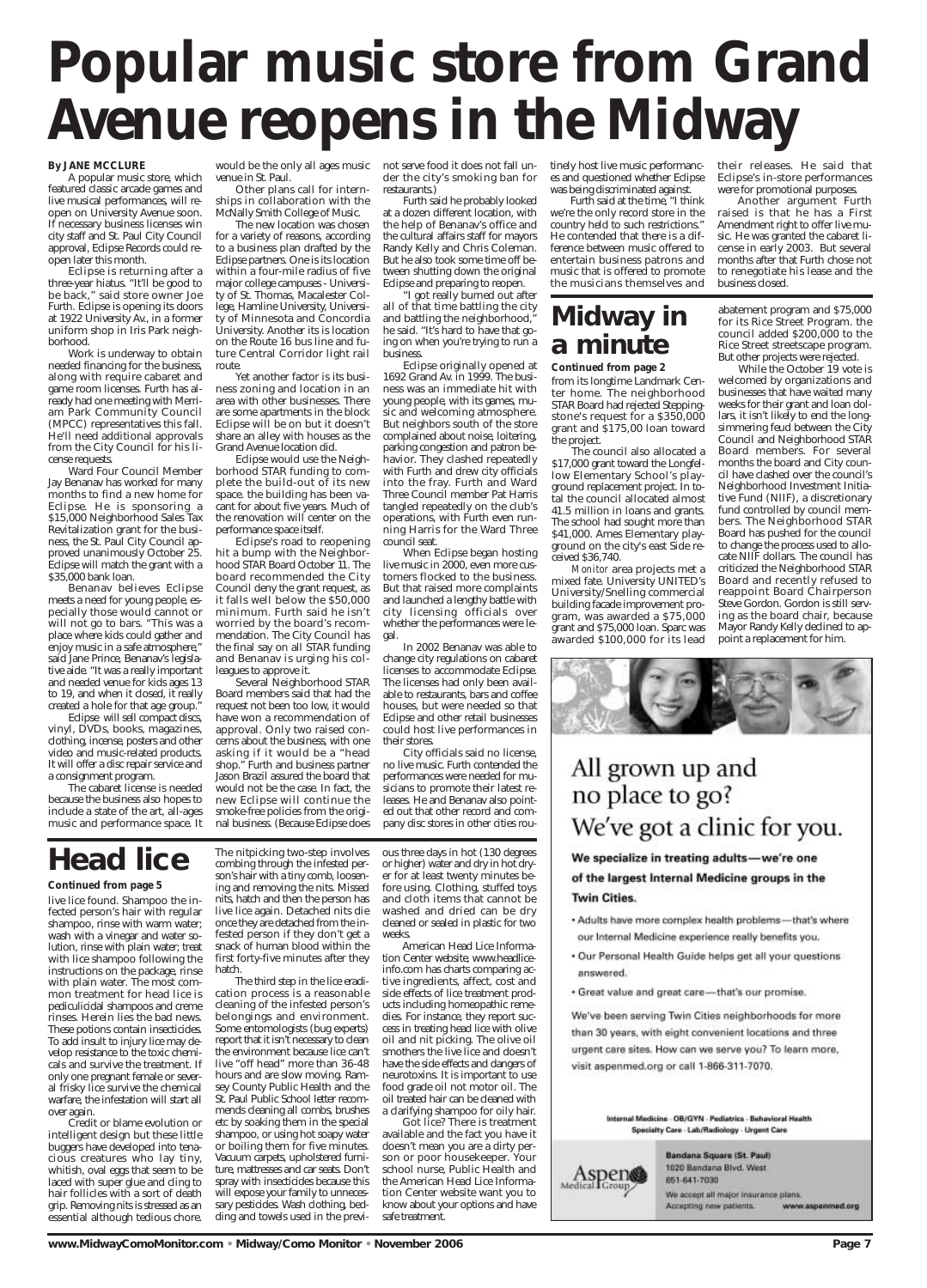#### **By DEBORAH BROTZ**

Dorothy Alshouse, who has been married to Alan for 63-1/2 years, has become his caregiver since he was diagnosed with Alzheimer's disease in 2002. Through The Gathering, a Lyngblomsten program that provides a safe and enjoyable place for individuals who are experiencing early-to mid-stage memory loss, she is able to get respite or a break from the daily grind of being a caregiver.

Since November is National Caregivers Month, Lyngblomsten is honoring all caregivers by inviting them to "Hand-in-Hand" - A Conference for Caregivers, on Nov. 18, from 10 a.m.- 3:30 p.m., at Lyngblomsten, 1415 Almond Ave. For \$10, which includes lunch and materials, there will be a keystone presentation titled, "Comfort and Care for the Caregiver," by Pat Samples; breakfast sessions that present practical tools for improved communication between caregiver, care receiver, and family members; lunch; door prizes; and resources.

Alshouse can describe what it's like to be a caregiver for someone with Alzheimer's in one word.

"Exhausting," she said. "It's like having a child in a grownup body. He asks the same questions 10 times in 15 minutes. If I get enough sleep and feel good, then I can manage."

Communicating with someone who has Alzheimer's is very different from someone who doesn't.

"If you relate to one of your peers, you talk and pass ideas back and forth," said Alshouse. "There's none of that."

Although sometimes Al-

shouse gets angry being a caregiver, she is trying not to lose her temper.

"When I get angry, it makes it worse for him," she said. "I think I'm learning how to cope with it more than I used to. There are times I think I just can't do this. I feel sorry for myself every once in awhile."

As a caregiver for her husband, Alshouse has to watch over everything he does.

"I have to supervise everything," she said. "I have to get out his clothes and check to be sure he gets dressed. I always need to know where he is."

For about two years, Alshouse has been sending her husband to The Gathering, the first and third Tuesday of the month, at St. Timothy Lutheran Church, 1465 N. Victoria St. After a morning of activities, participants go to Lyngblomsten for

lunch and return to the site for another series of activities and socializing. Activities include music and sing-a-longs, crafts, cards, discussion groups, current events, special speakers, chair exercises, and field trips.

> 'Care Team Ministry volunteers are not expected to do nursing things," said Volz. "It's more visiting, companionship, helping with transportation and doing light housekeeping."

> "They gain the satisfaction of helping someone," said Volz. "They can also share their faith with someone.'

The Gathering is staffed by dedicated volunteers who have been specially trained to understand the distinctive needs of people experiencing memory loss. Participants enjoy fellow-

ship, food, and stimulating activities there, which helps prevent the isolation that so often happens to people with memory loss.

"I like The Gathering very much," said Alshouse. "The people that run it are wonderful. I think Alan is very satisfied when he comes home."

For caregivers, The Gathering provides the opportunity to have five hours of respite and to feel comfortable knowing their loved one is in a safe, stimulating environment.

> here is a need for people to provide more care," she said. "The need is growing dramatically, but services to support the caregiver are growing not as fast." Since most of us will end up being a caregiver, Samples encourages people to find inner respite. "There is a deep well of wisdom where people know what they need to do to take care of themselves," she said. "It's where they feel peaceful. It's something inside they can tap into to maintain a sense of serenity."

"I can do what I want without worrying about my husband," said Alshouse. "There are several groups I play bridge



in need within and around a faith community and provides an opportunity for people to live their faith by serving others.

Lydia Volz, who works at Jehovah Lutheran Church as their parish nurse, is the Care Team Leader at her church and receives referrals for Care Team Partners (congregation members).

Care Team Ministry creates a team of volunteers around the needs of an individual or family. This structure provides more flexibility because people can share their special gift and no one gets burned out because there is a team to support one person's or one family's needs.

"It's not one caregiver and one person," said Volz. "By having several people involved, it's easier to take care of someone."

Care Teams function as extended family members doing a broad range of activities including: regular visits, light yard work or household chores, shopping assistance, transportation, or support for family caregivers. Through these activities, friendships develop, reducing loneliness and isolation.

People can benefit by becoming Care Team Ministry volunteers.

In receiving the service of others, recipients give the gift of gratitude to volunteers.

"They make you feel like you've really done a wonderful thing, and all you've really done is come out and visit," said Volz. "That's sufficient satisfaction to know that you've brought joy to someone and really helped them out."

Volz believes the friendships Care Team Ministry volunteers develop with their Care Partners strengthen the fabric of the community.

"I think when you give of yourself, you receive 10 times what you give," said Volz.

Samples, who has written three books dedicated to caregivers and care giving, says the need for caregivers is increasing as the population ages.

**Page 8 November 2006 • Midway/Como Monitor • www.MidwayComoMonitor.com** 

# **'The Gathering' at Lyngblomsten provides respite for caregivers**



*Alan and Dorothy Alshouse often spend time reading the newspaper together at their home. (Photo by Terry Faust)*



**Picture your treasures** beautifully framed.

Prints, photos, priceless keepsakes. And...the artwork you received last holiday season! Let us surprise you with our creative, expert ideas.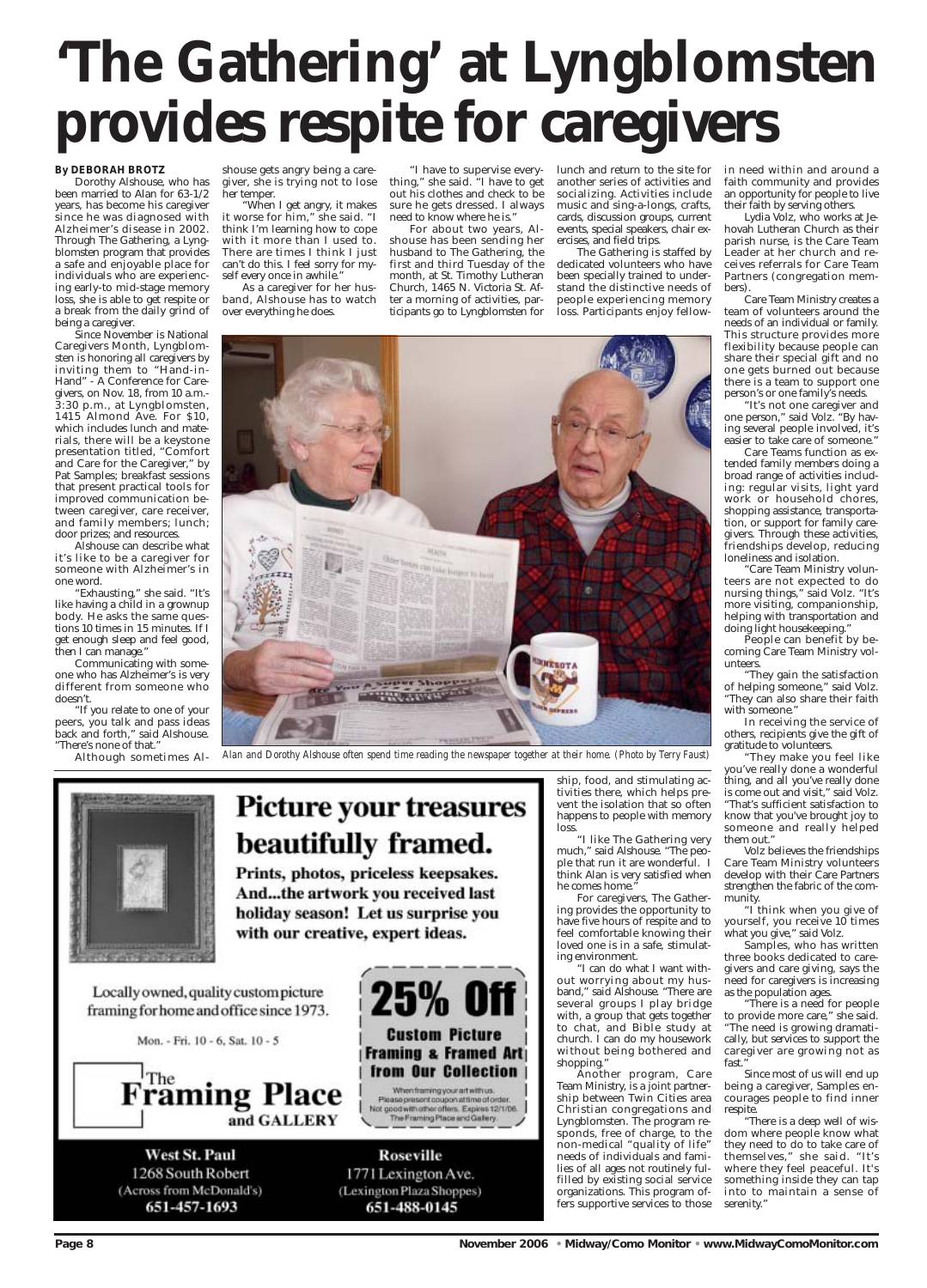#### **By DEBORAH BROTZ**

Have you ever dreamed of visiting a rainforest? Now you can at Como Park.

The Como Park Zoo and Conservatory's new exhibit, Tropical Encounters, opens Nov. 17. The new \$2.1 million exhibit is a total emersion experience which allows guests to visit an authentic neo-tropical rainforest and explore the relationships between plants and animals. Tropical Encounters is the first new exhibit at Como Park Zoo and Conservatory in over two decades as well as the first that combines both the plant and animal worlds.

"They pretty much live their entire life up in the trees," said Olson. They only come down to either switch trees or go to the bathroom once a week. They have a very slow metabolism and slow digestion.'

"It's great to have plants and animals in one exhibit the same way as in nature," said

Katie Olson, education specialist at Como Park Zoo and Conservatory.

Tropical Encounters takes guests on an adventure through a Central and South American rainforest through the eyes of experienced Minnesotan field researchers and hundreds of plants and animals. Guests will encounter such animals as freshwater stingrays, giant river turtles, frogs, toads, fish, free-roaming birds, Jenna the anaconda, and Chloe the sloth, which is slowmoving and has an interesting lifestyle.

"The exhibit combines the culture of Central and South American tropical rainforests," said Olson. "A lot of the plants have medicinal and edible uses."

The sloth lives mostly a solitary life.

"The only time it will be with another sloth is mating or a young sloth with its mother. A sloth is weaned at five months and will stay in association with its mother up to two years. The gestation period is 11-1/2 months. They do everything slow."

People will also view rainforest trees and plants including strangler fig, kapok, cecropia, an-

natto, cacao, pineapple, banana, mahogany, peach palm, balsa, ice cream bean and more. An integral part of the natural ecosystem is the insects that are essential to its survival, including the leaf-cutter ants and tailless whip scorpions that will be featured in Tropical Encounters.

The exhibit also highlights a fallen canopy giant tree designed by Bios, Inc. of Bainbridge Island, Wash. The tree's upper branches, which are covered in epiphytes and normally located 100 feet or more overhead, are now lying on the ground with bromeliads and orchids at eye level. The fallen canopy giant will also create a light gap in the dense rainforest. This light filled area is infused with a profusion of vines, lianas and seedlings, which regenerate the forest.

Another feature of the exhibit is a rainforest farm that illustrates the importance of sustainable agriculture to indigenous farmers and to the U.S. export crops such as cocoa, avocado, banana, papaya and coffee. A vast number of products come from the rainforest such as rubber bamboo and red dyes used by indigenous people for body paint and western women for lipstick. Plants that provide medicine for indigenous people of the forest and are studied in modern medicine will also be exhibited.

"The plants are very important to the people that live in these areas as well as to the animals," said Olson. "A tree called the peach palm is used to treat headaches and stomachaches. People are known to use parts of the annatto plant to treat burns, bleeding and fever."

Rainforests now cover less than 6 percent of the Earth's land surface. Scientists estimate that more than half of all the world's

plant and animal species live in them. They produce 40 percent of Earth's oxygen.

"Rainforests are an essential part of our daily life," said Michelle Furrer, marketing manager for Como Park Zoo and Conservatory. "They're endangered. Rainforest clearing is destroying the habitat of these plants and animals."

Today, rainforests are faced with a rapid and recent destruction of habitat as a consequence of human intervention. Rainforest clearing is destroying the homes and biodiversity in one of the most prolific animal and plant biomes on Earth. Species have formed interdependent relationships, all of which are dependent on the trees. With the loss of the forests, thousands of these species will become extinct before they can be discovered.

"A lot of needed habitat for animals and also plants is being turned into areas for farming and cattle grazing," said Olson.

During the Preview Weekend Celebration, Nov. 17-19, there will be timed visits through Tropical Encounters, zoo keeper and gardener talks, animal enrichment programs, as well as the Pioneer Press Activity Center offering a variety of family events including Rainforest Bingo, animal visits, story time and games. Guests will also be able to participate in a Treasure Hunt around Como Park Zoo and Conservatory, in which victors will receive a treasure of their own at the end. By visiting the exhibit, Olson hopes people become more aware of rainforests. "We hope they will learn how important rainforests are to us even though they're far away," said Olson. "And how we depend on rainforests for food, medicine, and clean air. We hope to instill a sense of awe and wonder about rainforests and to educate people on choices they can make that will stop rainforests from being destroyed."



*The Como Park Zoo and Conservatory's new exhibit, Tropical Encounters, opens Nov. 17. The new \$2.1 million exhibit is a total emersion experience which allows guests to visit an authentic neo-tropical rainforest and explore the relationships between plants and animals.* 







Park Midway Bank 2171 University Avenue - St. Paul (651) 645-3800 Also located at 2265 & 2300 Como Avenue . St. Paul www.parkmidwaybank.com Member FDIC

THE LEADER IN IMPROVING OUR URBAN COMMUNITY

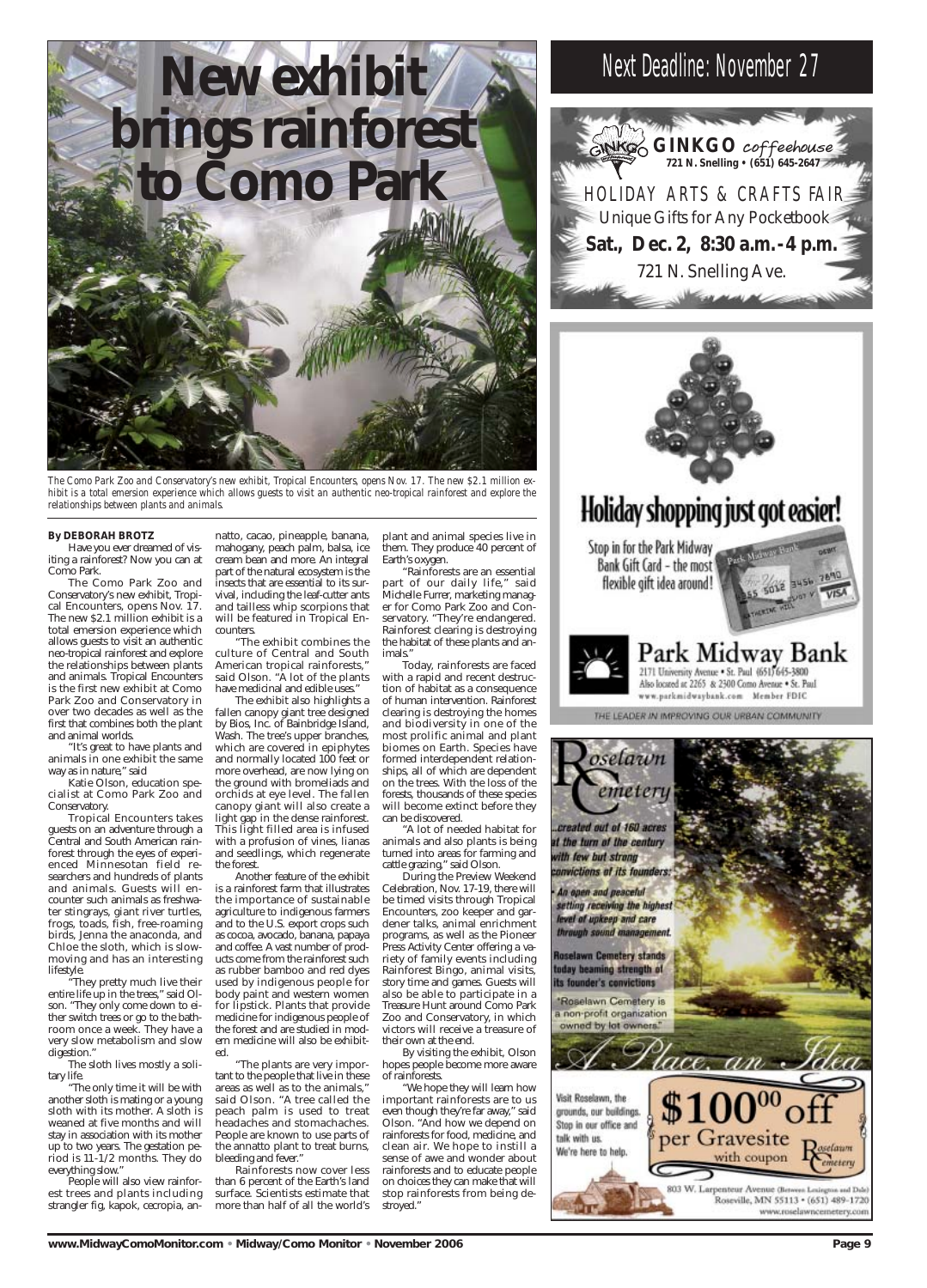

## Central High presents student-directed 'Fame'

St. Paul Central High School presents "Fame," a student-directed musical about the trials and triumphs of students at New York's Performing Arts High School.

Performances are December 1, 7 p.m., December 2, 2 and 7 p.m., December 3, 2 p.m. Come enjoy this energetic, dramatic and fun-filled production. Tickets are \$7 for adults and \$5 for students. Central High is located at 275 N. Lexington Avenue.

## "Hand-in-Hand"—A Caregivers Conference

If you are helping a friend or family member who can no longer manage needs they once handled themselves, you have become a caregiver. November is National Caregivers Month, and we would like to honor all caregivers by inviting them to "Hand-in-Hand"—A Conference for Caregivers at Lyngblomsten (1415 Almond Ave.) on November 18, from 10 a.m. to 3:30 p.m.

For only a \$10 fee (includes lunch and materials), the day includes a keynote presentation entitled "Comfort and Care for the Caregiver" by Pat Samples; breakout sessions that present practical tools for improved communication between caregiver, care receiver, and family members; lunch; door prizes; and resources.

Registration is due by November 13. Call 651-632-5322 or visit Lyngblomsten's website at www.lyngblomsten.org to register and obtain more information. (Please note: a limited number of respite care openings at a fee of \$15—includes lunch and activities—are available for this conference. Please call 952-261-5235 to inquire.)

This show is a fun, simple, and rewarding way to shop for friends, family, people you work with, teachers or yourself.

## Muslim speaker leads discussion Islam Nov. 14

Hamline University invites the public to attend a lecture and discussion on justice, gender and race issues and the progressive Islamic society. Dr. Omid Safi is associate professor of philosophy and religion at Colgate University and is considered a controversial and outspoken figure within the Islamic community. His academic research has included both the social and intellectual history of pre-modern Islam and contemporary progressive Islamic thought. The lecture is free and open to the public. There is also a breakfast with Dr. Safi the following day for those who would like to attend. The cost of the breakfast is \$10.

The lecture is Tuesday, November 14, at 7:30 p.m. in the Kay Fredericks Room in Klas Center at Hamline University, 1537 Taylor Avenue. Free and open to the public. No need to RSVP.

Breakfast with Dr. Safi is Wednesday, November 15, 2006 at 7:30am in Sorin Dining Hall at Hamline University, 1335 Englewood Avenue in Saint Paul. Cost of breakfast is \$10. Please RSVP to attend breakfast at 651- 523-2200.

## GINKGO Coffeehouse Hosts Arts, Crafts Fair

On Saturday, December 2, from 8:30 a.m.-4 p.m., GINKGO coffeehouse will host their annual Holiday Arts and Crafts Fair. Artists from the metro area show and sell unique, hand-made items of excellent quality, for very reasonable prices.

Support local artists, while sipping a great beverage. Find items you won't see elsewhere, that are beautifully crafted. Find items that are affordable.

For more information, email Kathy at kathy@ginkgocoffee.com, or call GINKGO coffeehouse, and ask for Jen or Rachel, 651-645-2647.

There is still some space for vendors, so if you are interested in finding out more, please contact us.

## November adult forums; new sharing events

After detailed research about that fascinating woman of the Old Testament, Jezebel, Midway-area writer Marc Hequet asks, "What other name has survived 29 centuries of loathing and still keeps its bite?" Join Marc, who is writing a book about Jezebel, in unravelling Jezebel's role in the Biblical, historical situation of her day for this one-Sunday forum on November 19.

"Four Looks at Luke," an Advent Bible Study, runs four Sundays, November 26 - December 17 under the leadership of Dr. Maynard Dorow, New Testament professor who formerly taught at Luther University and Seminary in South Korea, now retired and a member of Jehovah.

The forums start at 9 a.m. in the lounge of Jehovah Lutheran Church at the corner of Snelling and Thomas Avenues in the Midway. Call Dawn for information: 644-1421.

Fulfill your holiday baking and<br>shopping lists at the shopping lists at the Lyngblomsten Auxiliary's Annual Scandinavian Cookie & Craft Fair, December 1 & 2 from 9:30<br>AM-2:00 PM at the AM—2:00 PM at the Lyngblomsten chapel: 1415 Almond Ave., St. Paul. 651-646- 2941. All proceeds will go furthering the Lyngblomsten Youth Scholarship Visit www.lyngblomsten.org for more details.



On November 11, neighbors may see some folks handing out hot chocolate on Snelling Avenue and

wonder why. Those folks are people from Jehovah Lutheran Church, and they are seeking to meet their neighbors and share the message that "God's love in Christ is a precious free gift," a little like the free cup of hot chocolate. Other fun and free services they will offer at various times include leaf raking, gift wrapping, baby sitting so parents can get their Christmas shopping done and other sharing acts. For more information call Dean at 651-644-1421.

## Pancake Brunch, Book Fair, Bake Sale at Central

Central Lutheran School will hold its 36th annual Pancake Brunch on Sunday, December 3, from 9 a.m.-1:30 p.m. The menu includes all the pancakes you can eat, plus sausages, coffee, milk, and orange juice. Drawings for door prizes will be held every half hour. There will also be a Book Fair with a great selection of books for children of all ages and a Bake Sale with a variety of tasty

treats.

Central Lutheran School is located at 775 N. Lexington Parkway. Central Lutheran School offers Christian education, preschool through eighth grade, and before and after school child-care. Adult tickets are \$5 in advance and \$6 at the door. Children's tickets (ages 3 through 8th grade) are \$2 in advance and \$3 at the door. You may purchase tickets from any CLS student or you may send your ticket order with payment to CLS and we will have your tickets available for pickup. For more information call the school at 651-645-8649.

## Luncheon geared to 'Active Brain'

"Ideas to Keep the Brain Active," will be the topic at a luncheon for seniors on Tuesday November 14 at 11:30 at 1514 Englewood Avenue. An activities director, Mary Ann Schoenberger, will share some creative and inspiring techniques for using the the brain to keep it healthy. Free transportation is provided and a free will donation is taken for the meal.

The event is sponsored by Hamline Midway Elders, a neighborhood non profit that helps keep seniors healthy and connected while living in their own homes. Call HM Elders to make reservations or for more information (651-209-6542). We also provide assistance to people caring for seniors at home.

## St. Columba Turkey Bingo planned November 18

Mark your calendars to attend Turkey Bingo at St. Columba, Saturday, November 18th. Doors open at 5:30 p.m. and bingo begins at 6:30 p.m. Adult ticket price is \$20/\$25 at the door. Children's tickets are \$5/\$10 at the door. Ticket price includes buffet dinner, beverage and bingo cards. Hosted by St. Columba's Mad 4 Plaid, all proceeds to benefit youth ministry. The school auditorium is located at 1330 Blair Avenue. For more information or to purchase advance tickets, call Joan at 651-646-4419.

## Bicycle meeting for new routes held in November

Whether you bicycle for fun, to commute, or both, you are invited to participate in a discussion about new north-south bicycle routes through the Hamline Midway neighborhood. Although this neighborhood has several east-west routes, there are no north-south routes that connect to surrounding neighborhoods and destinations. New features are planned north to Como along Lexington Parkway and there is an un-striped route southward along Pascal to Marshall.

What else is possible? Come discuss this issue Monday, November 27 from 7-9 p.m. at the Hamline Midway Coalition offices, 1564 Lafond. Officials from the City of St. Paul will be there to talk about cycling in St. Paul and to answer your questions.

For more information, contact the Hamline Midway Coalition office (651-646-1986) or Betsy Leach, Chair of the Hamline Midway Transportation Committee (leac0082@metnet.edu).

## Lyngblomsten holds cookie and craft fair Dec. 1, 2

## Caregiver's conference planned November 18

All caregivers are invited to "Hand-in-Hand: A Conference for Caregivers" at Lyngblomsten (1415 Almond Ave., St. Paul) on November 18, from 10 AM— 3:30 PM. For just a \$10 fee, the day will include: a keynote presentation entitled "Comfort and Care for the Caregiver" by Pat Samples; breakout sessions that present practical tools for improved communication between caregiver, care receiver, and family members; lunch; door prizes; and resources. (Registration and payment due to Lyngblomsten by November 13. Contact Patricia Montgomery at 651-632-5322 for more information, or visit our website at www.lyngblomsten.org to obtain a registration form.)

#### **CONTINUED ON PAGE 11**

**Page 10 November 2006 • Midway/Como Monitor • www.MidwayComoMonitor.com** 

## Free martial arts demonstration at Rondo Library

On Saturday, November 18, at 1 p.m. and at 2 p.m., Lee's World Taekwondo Academy's martial arts studio will demonstrate taekwondo martial arts at St. Paul's Rondo Community Outreach Library at 416 Dale Street North (the corner of Dale and University Avenue). The demonstration will include taekwondo martial arts, Olympic-style sparring, traditional weapons, street self-defense and breaking of boards and bricks. This event, co-sponsored by the Saint Paul Public Library, is FREE and will allow audience members to participate and try new skills! For more information, contact Lee's World Taekwondo Academy lead instructor Jesse Amacher at 651-366-9624.



*Aaron Maccabee and Nathan Fantauzza are two students from Lee's World Taekwondo Academy who will be participating in a demonstration of taekwondo martial arts at the Rondo Community Outreach Library at 416 Dale Street North on Saturday, Nov. 18, at 1 and 2 p.m.*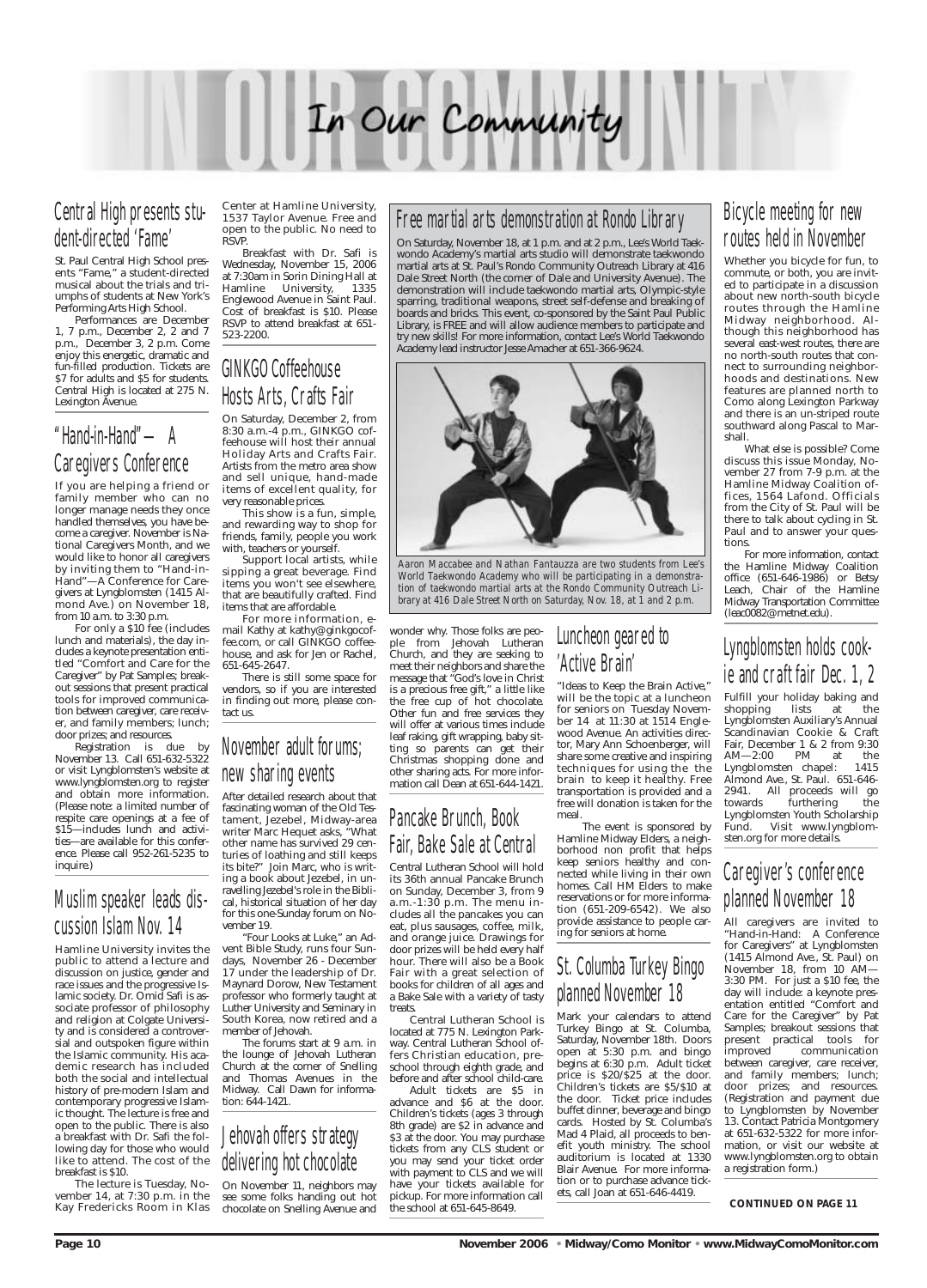Midway residents Ralph and Kay Hilgendorf have been selected to receive the 2006 Honorary Award of the Vincent L. Hawkinson Foundation for Peace and Justice in recognition of their lifelong involvement in peace and social justice causes.

Selected annually by the Foundation, the honorary awards and Hawkinson scholarships are aimed at furthering the commitment to peace and justice of the late Rev. Vincent L. Hawkinson, who served as pastor of Grace University Lutheran Church in Minneapolis for 30 years. Also receiving the 2006 Honorary Award are John and Marie Braun of Minneapolis.

The Hilgendorfs have long been active in Friends for a Nonviolent World, Veterans for Peace and other peace organizations, including Women Against Military Madness. Ralph regular-

ly participates in the Marshall Avenue Bridge weekly peace vigil, sponsored by WMMM and the Twin Cities Peace Campaign/Focus on Iraq. He has also participated in the annual protests at the School of the Americas in Fort Benning, Georgia.

Married for 50 years, the Hilgendorfs have opened their home and cared for more than 50 foster children, many of whom were deaf or blind, and also housed an El Salvadoran refugee for two years. They have five children and six grandchildren.

In addition to peace activities, the Hilgendorfs do outreach with local agencies including Loaves and Fishes, People Serving People, Harbor Lights and Union Gospel Mission. Ralph chaired the building committee to construct the meeting

house for the Twin Cities Friends Meeting, of which the couple are members.

Ralph, who is blind, worked for the State of Minnesota as a rehabilitation counselor until retirement in 1991. He was a cofounder of Whole Grain Milling Company and has been involved with the Minnesota Institute for Sustainable Agriculture.

"Ralph and Kay exude willingness to pitch in on tasks for the common good. In doing so, they share their rare gifts and bring them forth from us," said AvaDale Johnson of the Twin Cities Friends Meeting, who nominated the couple for the award.

The awards will be presented on Sunday, November 12, 3 p.m., at St. Joan of Arc Church, 4537 3rd Ave. So., Minneapolis. The presentation is open to the public.

Dr. Jim Seim is back *Over 25 years experience* GENTLE HOLISTIC CHIROPRACTIC **TECHNIQUES** NUTRITIONAL COUNSELING **ACUPUNCTURE** DOT HEALTH CARD EXAMINATIONS JOB INJURIES AUTO ACCIDENTS

*Call for an appointment today* 667 N. Snelling 651-646-6710 **D.O.T EXAMS \$79.00**

their next home instead of having it chosen for them. They also like living on a continuing care campus that offers all the care and services they may ever need. The great neighbors are just the icing on the cake. If you're 62+, one of our one or two-bedroom designs could be perfect someday! Learn more at www.ehomesmn.org. Or call 651-288-3931 for a tour. If you like what you see, get on our waiting list. There's no cost or obligation.

1840 University Ave W · Saint Paul MN 55104 Part of the Episcopal Homes family ⋒ Gale Frost

Gale Frost looked at a dozen other

places before choosing us. That's why he offered to talk with you before you make your choice. We offer comfy, secure apartments with a menu of assisted living services for age 55+. One or two-bedroom and studio designs, some available through County programs. Visit us at www.ehomesmn.org. Or call 651-646-1026 for a tour (and a talk with Gale). The time to get on our waiting list is before the need to move suddenly arises.

1850 University Ave W · Saint Paul MN 55104 Part of the Episcopal Homes family ⋒





## **In Our Community**

**Continued from page 10**

## Tropical Encounters opens at Como Zoo, Tropical Park

The Como Park Zoo and Conservatory's new exhibit, Tropical Encounters, opens November 17. The new \$2.1 million exhibit is a total emersion experience which allows guests to visit an authentic neo-tropical rainforest and explore the relationships between plants and animals. Tropical Encounters is the first new exhibit at Como Park Zoo and Conservatory in over two decades as well as the first that combines both the plant and animal worlds. The two-story exhibit is located on the South end of the new Visitor Center which opened in 2005.

Tropical Encounters takes guests on an adventure through a Central and South American rainforest through the eyes of experienced Minnesotan field researchers and hundreds of plants

and animals. Guests will encounter such animals as freshwater stingrays, giant river turtles, frogs, toads, fish, free-roaming birds, an anaconda and Chloe the sloth. They will also view rainforest trees and plants including strangler fig, kapok, cecropia, annatto, mahogany, peach palm, balsa, ice cream bean and more. An integral part of the natural ecosystem is the insects that are essential to its survival, including the leaf-cutter ants and tailless whip scorpions that will be featured in Tropical Encounters.

The exhibit also highlights a fallen 'canopy giant' tree designed by Bios, Inc of Bainbridge Island, Washington. The tree's upper branches, which are covered in epiphytes and normally located 100' or more overhead, are now lying on the ground with bromeliads and orchids at eye level. The fallen canopy giant will also create a light gap in the dense rainforest. This light filled area is infused with a profusion of vines, lianas and seedlings which regenerate the forest.

Another feature of the exhibit is a rainforest farm that illustrates the importance of sustainable agriculture to indigenous farmers and to the US on export crops such as cocoa, avocado, banana, papaya and coffee. A vast number of products come from the rainforest such as rubber bamboo and red dyes used by indigenous people for body paint and western women for lipstick. Plants that provide medicine for indigenous people of the forest and are studied in modern medicine will also be exhibited.

A special preview weekend of the new exhibit, Tropical Encounters, is planned for November 17-19. Guests will get a sneak peak of the exhibit, as well as other special activities and events planned for the day to wrap the total Como experience together.

Rainforests now cover less than 6% of Earth's land surface. Scientists estimate that more than half of all the world's plant and animal species live in tropical rainforests. Tropical rainforests produce 40% of Earth's oxygen.

Today, rainforests are faced with a rapid and recent destruction of habitat as a consequence of human intervention. Rainforest clearing is destroying the homes and biodiversity in one of the most prolific animal and plant biomes on Earth. Species have formed interdependent relationships, all of which are dependent on the trees. With the loss of the forests, thousands of these species will become extinct before they can be discovered.

## Nobel Prize winner presents chemistry lecture November 10

The public is welcome at eighth annual 3M/Ronald A. Mitsch Lecture in Chemistry. The lecture features Dr. Robert H. Grubbs, 2005 Nobel Prize Winner in Chemistry, who will speak on the "Applications of Olefin Metathesis Catalysts: Fundamental Research to Commercial Products."

The event is on Friday, November 10, at 12:40 p.m. in Sundin Music Hall, located at 1531 Hewitt Ave. on Hamline University's St. Paul campus. This event is free and open to the public.

Dr. Robert H. Grubbs is a Victor and Elizabeth Atkins Professor of Chemistry at the California Institute of Technology in Pasadena. He received his B.S. in chemistry from the University of Florida, Gainesville, and his M.S. and Ph.D. in chemistry from Columbia University, New York.

The 3M/Ronald A. Mitsch Lectures in Chemistry are part of the 3M/Ronald A. Mitsch Endowed Fund in Chemistry, established in 1998 by the 3M Foundation in recognition and appreciation of Dr. Mitsch. The 3M/Ronald A. Mitsch Endowed Fund is intended to promote new connections and pioneering efforts between education and industry as an essential basis for the education of chemists who are prepared to meet the challenges and opportunities of the 21st century and beyond.

Dr. Mitsch, a 1956 graduate of Hamline University's College of Liberal Arts, began his career at  $3M$  in 1960 as a research chemist and earned 19 patents. In 1998, he retired from 3M as vice chairman of the board and executive vice president of the Industrial and Consumer Sector, Corporate Services.

**CONTINUED ON PAGE 12**

# **Midway couple to receive peace and justice award**



*Midway residents Ralph and Kay Hilgendorf have been selected to receive the 2006 Honorary Award of the Vincent L. Hawkinson Foundation for Peace and Justice.*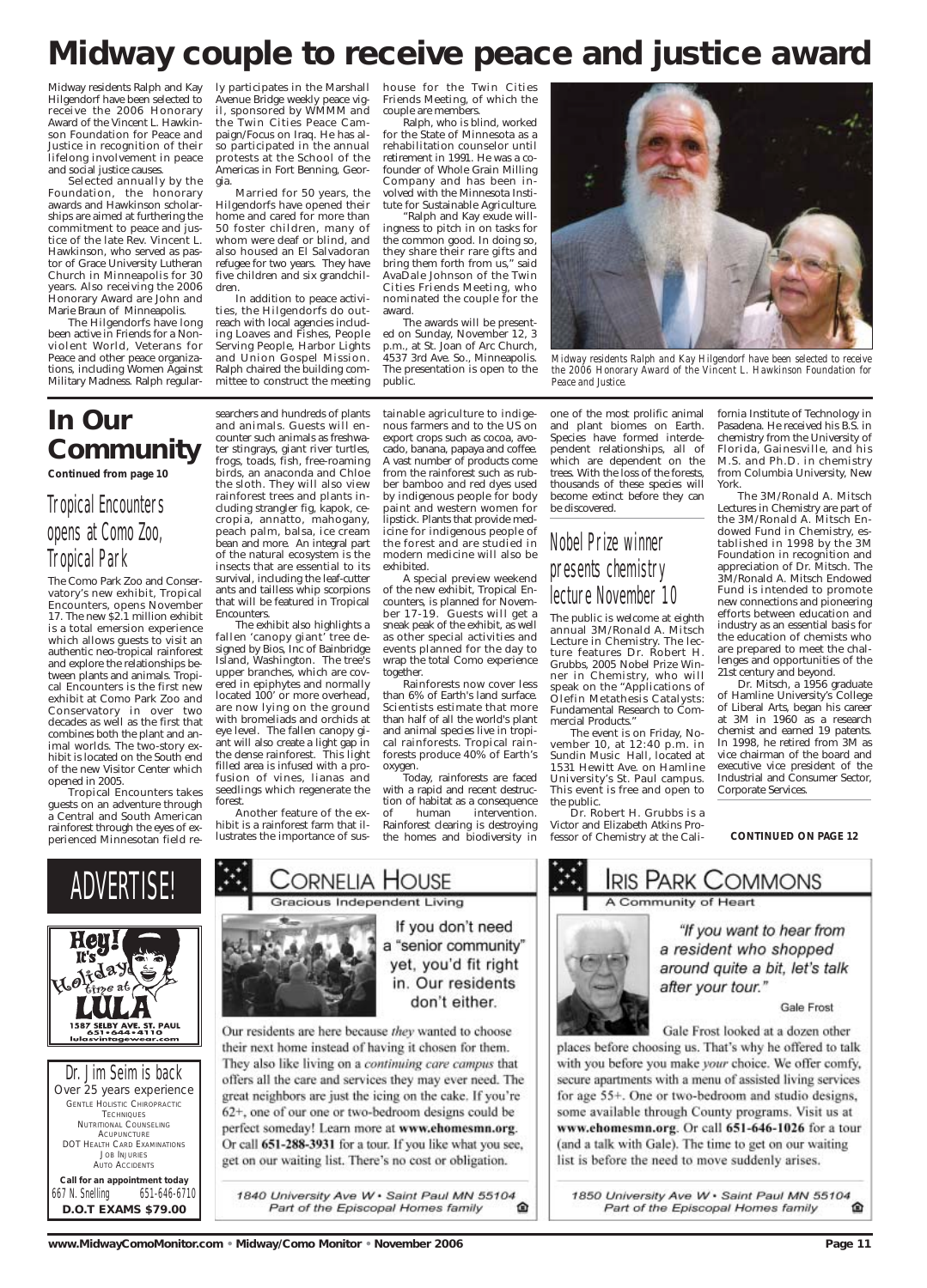## **In Our Community**

**Continued from page 11**

## 'Healing Point' moves to Thomas Avenue area

"A Corner on Health" continues its service to the community with a new set of occupants. The Healing Point Traditional Acupuncture Center, formerly located in the Central Medical Building, has moved to 1158 Thomas Ave. Emily Silkwood,

Licensed Acupuncturist, is delighted with her new, larger, brighter space in the heart of the community. She is the new proprietor of The Healing Point, after 11 years of professional association with the clinic.

The Healing Point was established 23 years ago by Edith Davis, who was at that time one of only four acupuncturists in the state of Minnesota. There are now more than 200 licensed acupuncturists, due in great part to the school of which she was the founder, the Minnesota Institute of Acupuncture and Herbal Studies. (The school was incorporated into the Northwestern Health Sciences University, under its new name, Minnesota College of Acupuncture and Oriental Medicine.)

Emily Silkwood uses acupuncture and Chinese herbs in her Oriental medical practice. She has a general practice where she treats musculoskeletal problems, digestive, respiratory and mental/emotional issues. She is especially interested in women's health and specializes in women's menstrual and fertility problems. She is the only certified teacher of clean needle technique in Minnesota, a course required for all licensed acupuncturists in Minnesota. In addition she is a member of the Acupuncture Advisory Council, which makes recommendations to the Board of Medical Practice regarding licensure and disciplinary matters.

Silkwood describes the benefits of Oriental medicine as farreaching. Regular use of acupuncture and Chinese herbal formulas can reduce fatigue and improve energy, restore emotional well-being, strengthen immunity, aid weight loss, prevent illness and relieve acute and chronic pain. Her practice is not a substitute for western medicine, but rather complements it. She recommends consultation with medical doctors for acute problems and sophisticated diagnostic procedures, but research has shown that in chronic problems Oriental medicine is often equally or more effective without the use of drugs.

## **New Life! TILLE**



St. Stephanus Lutheran Church will be holding its annual Sauerkraut Supper on Saturday, November 11, 2006 from 5 p.m. to 7 p.m. at the church located at 739 Lafond (at the corner of Lafond and Grotto) in St. Paul. The supper includes pork loin, green beans, mashed potatoes, pumpkin dessert and beverage. Adults: \$8, Children, 5-12: \$3:50, Under 5 Free; \$20. Family Household. Bake sale will held in the lobby during the dinner. Any questions, all the church office at 651-228-1486.

## Helen Bond joins Larsen Tax and Accounting

Helen Bond has joined Larsen Tax and Accounting Group, LLC ("Larsen TAG") as staff accountant. She comes to Larsen TAG after working for six years in a CPA firm, doing bookkeeping and tax preparation. She recently became certified as a QuickBooks Pro advisor.

Originally from Massachusetts, Bond is also an accomplished watercolor artist Larsen Tax and Accounting Group is located at 1363 Como Ave., and serves individuals and companies in Highland Park, St. Anthony Park, Falcon Heights, Roseville, Shoreview, and Arden Hills as well as in the Hamline-Como-Midway area. The firm offers consulting services such as business valuations, and cash flow and budgeting analysis; accounting services; and tax services, including individual and business tax planning and tax return preparation, and payroll services. For more information, contact Nels Larsen at 651-353-9824.

**Page 12 November 2006 • Midway/Como Monitor • www.MidwayComoMonitor.com** 



(Corner of Snelling and Minnehaha) St. Paul, MN 55104 *DorisMenne@allstate.com*

### **Auto • Home • Life FINANCIAL PRODUCTS**

If you think you're paying too much for your insurance, call me for a *FREE* no obligation evaluation.

**651-917-2445 • Fax: 651-917-2441** MN Ins. Lic. #2010513

**New Skills,**

**New Job,**

*Ready to work hard to improve your job skills?*

Twin Cities RISE! a training and development program teaches marketable life and job skills, leading to a career position earning \$20,000 or more, plus benefits.

Make an investment in your future by calling today! In Minneapolis **(612) 338-0295** In St. Paul **(651) 603-8520**

# **Rondo library**

#### **Continued from page 1**

"We met with groups made up of diverse community members," she said.

"We asked how the Lexington Library did not meet their needs," she said. The Lexington was closed, and Rondo took its place.

"We asked people what they needed from a public library in their neighborhood," Neve added.

She said some of the teenagers responding wanted comfortable little seating spaces. "They wanted it to feel like a living room, with lamps on the tables," Neve said. "They wanted a space dedicated to homework."

The result was a School Work and Meeting Place (SWAMP). Neve said as many adults as children use the space. VISTA and community volunteers staff the homework center. Teens also have their own area, with new books, magazines and comfortable furniture.

Neve said the library has six meeting spaces, free for use by nonprofit groups. There is a fee for profit groups to use the meeting rooms.

Neve said Rondo has the largest collection of English language learning materials of any library. "You can build reading skills in any language," she said. Library patrons can work on increasing their vocabulary, improve grammar

and math skills, study for a GED or study for citizenship.

The African and African American culture collection has been greatly expanded, according to Neve.

As well as Somali music, the library has Hmong hip-hop and jazz collections. CDs, DVDs and videos are available for lending.

"We weeded the Lexington collection of materials and brought the best over here," Neve said. "We added \$250,000 more in materials. We have 60,000 items now."

She said the Rondo Branch has several partnerships. The Neighborhood Development Center, based at Western State Bank, offers classes. One popular one has been "Drowning in Debt," which offers strategies for getting out of debt.

Staff from the Neighborhood Development Center answers questions from the public related to business assessment.

Micro Entrepreneur training is available, with start-up guides for those who want to own their own business. Senior Corps of Retired Executives (SCORE) offers assistance, and help is provided for getting started in a variety of businesses, anything from childcare to cleaning businesses.

E-Democracy has training in pod casting and technology assistance.

The library collaborates with Minnesota Literacy Council, offering English language classes four days a week. A recent new program is Community Technology Empowerment Program (CTEP), with two CTEP workers teaching classes throughout the library system.

There are computer classes and book clubs for seniors and a program called "Read With Me," which offers help with reading for children in grades 1-3. Volunteers for this program are trained by the Literary Council and work one-onone with the children.

Friends of the Saint Paul Public Library, a nonprofit membership organization that supports the library system through fundraising, advocacy and public awareness activities, sponsors poetry readings, films and other special events on a reoccurring basis.

Neve added that volunteers are a big part of the library system, and there are so many ways in

which individuals can volunteer their services.

The opportunities for library patrons seem to be drawing visitors to Rondo.

"On the day of our grand opening, we had a gate count of 4,000 people," Neve said. "It took two police officers out on the street to direct traffic. It is amazing and wonderful that we had to have traffic control for a library," she said.

She added that gate numbers in October have been excellent, with 1800 to over 2,000 coming in during the week. On Sundays, with the library open for just four hours, the visitors have numbered over 1,000.

Neve said the librarian of today is a very different mixture of jobs than the old-style librarian.

"I help people navigate the Internet and work with all the latest technology. I am part social worker, teacher and parent," she said. "I help with coffee, help someone do research and make sure the fireplace is turned on. This is a very hospitable kind of place, and you have to be somewhat of a cruise director."

Neve, who was formerly youth services coordinator at the Central Library and a supervisor at the Lexington Branch, said she is very glad a librarian's job is different now than what it was in 1969 when she got her master's in library science from Case Western Reserve University in Cleveland, OH.

She said one of her professors had told his class that some of them just might possibly work someday in a library where there would be computers.

Despite the technology that is a major part of her current position, however, Neve also enjoys taking the time to look out the windows of the new library.

"It's wonderful to see the vitality along University Avenue," she said. "You see cars and trucks going in all directions. You can look out the window and dream about the day when there might be new transit or a change in transit patterns."

Neve said when she steps back from the window and views all the activity going on around her, she thinks it is as busy in the library as it is out in the street.

"I feel like some days the activity in here mirrors what is going on outside," she said.



*Library staff from the Rondo Outreach Community Library say that adults use the School Work and Meeting Place (SWAMP) space in the library just as much as children use the space. (Photo by Terry Faust)*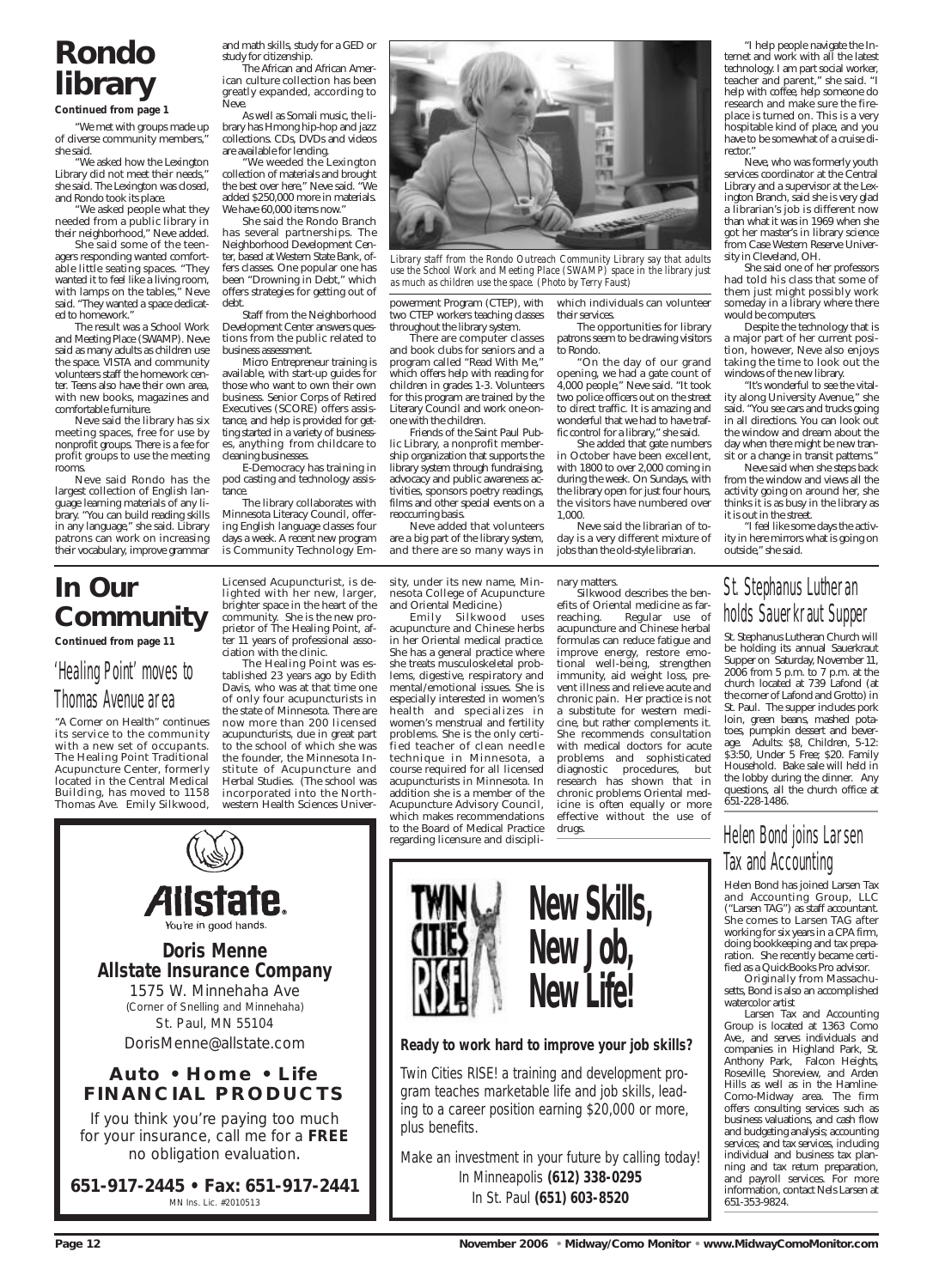#### **By JANE MCCLURE**

St. Paul's proposed park land dedication ordinance, which would require housing developers to pay a fee or dedicate property for parks and open space use, is moving to the St. Paul City Council for final approval. The St. Paul Planning Commission unanimously recommended approval of the latest draft of the ordinance October 20 after several weeks' staff and commission review.

The City Council will hold a series of readings at public hearing before voting the ordinance up or down. No hearing date has been set although it's likely a hearing could be pushed back to late November or early December.

Many suburban communities already have park land dedication ordinances. Minneapolis is in the process of drafted a similar proposal. Parks proponents say that had St. Paul had an ordinance in place during the recent Housing 5000 initiative, several housing developments would have been required to either provide parks and open space or pay a fee. The fees, which would be dedicated specifically to parks and recreation, could be used to improve a park near a housing development or pooled to buy more park land.

In the Midway area many projects under Housing 5000 would have been affected by a park land dedication ordinance. These include the Carleton Lofts in South St. Anthony Park, the new housing planned for the former Samaritan Hospital site, Dale Street Townhomes in Frogtown, the housing above the new Rondo Community Outreach Library and Wellington Management's projects near Highway 280 and University, and near

Marshall and Otis Avenues.

The Planning Commission has scrutinized 35 recent housing developments in its study of the proposed ordinance. About twothirds of those projects would yield areas of less than 10,000 square feet of open space.

"It's a start," said city parks planner Jody Martinez. "It's going to get our foot in the door." She said the ordinance is likely to be revised over time.

The ordinance has been in the discussion stage for the past few years. It has support from the St. Paul Parks and Recreation Commission and many parks and open space advocacy groups. But it is opposed by the St. Paul Area Chamber of Commerce and some developers and development agencies. The city's non-profit community development corporations have also raised concerns about the ordinance, saying it could force additional costs on to developers building low-income housing.

The ordinance would apply to plats and new developments that increase the number of housing units in the city. Developers would be asked to dedicate 0.008 acres or eight thousandths of an acre per new dwelling unit, to a maximum of 12 percent of the acreage of the plat. Developers would have the option of developing and maintaining the park space, or having the city do that.

Or the city could require a cash donation in lieu of park land, with a maximum of \$3,000 per dwelling unit. Each housing project's needs will be considered individually. If there is already a park near a new housing development, a fee might be charged and used to provide more amenities in that

#### park.

The Parks and Recreation Commission would review each proposal, with a final decision in the hands of the City Council. The council could waive the requirements on a case-by-case basis.

The Planning Commission is suggesting amendments to the ordinance as originally proposed. One issue the commission has wrestled with is that of affordable housing and whether developers of such housing should be required to pay a fee or dedicate land for park space. The Planning Commission is recommending that the fee be reduced for affordable housing developments and that the fee be set using a formula that incorporates the Twin Cities median income. One concern raised is that if affordable housing development are required to pay the full fee, that could mean the developers would be asking the city, state or federal government for additional project subsidies.

Most affordable housing built in the city is rental, said senior planner Allan Torstenson. The few owner-occupied units are typically built by Habitat for Humanity or land trusts, like Rondo Community Land Trust.

If a property is converted from affordable to market-rate housing, the full park land dedication few would have to be paid at that time. "But the question that left me with

was, how do you administer that?" Torstenson said. St. Paul is contacting other cities to find out how they track such changes.

Other changes suggested by the Planning Commission include stipulating that dedicated land be in close proximity to the plant not necessarily in the housing development plat itself. Another amendment changes the time of payment of the fee from prior to filing of a plat to prior to obtaining building permits. This is because the number of units can change at the last minute, impacting the land dedication or fee paid.

Another issue raised by the Planning Commission is the lack of public process in the ordinance. The ordinance was amended to include a public input process. originally the only public process is after the Parks and Recreation Commission makes its recommendations to the mayor and City council. "If there are two or more parks in proximity to a development, what is the opportunity for the public to come in a say I want flower beds, I want a rain garden," said Commissioner Rich Kramer.

"We have processes in city regulations for spending much smaller sums of money than this," he added, citing the Long-Range Capital Improvement Budget (CIB) and Neighborhood Sales Tax Revitalization (STAR) process.

Planning Commission members also criticized the ordinance because it could allow some developers to skirt the regulations. The fee or land dedication requirement is tied to the filing of plats but not all housing developments require plats, some commissioners said. "If the Dale Street Townhomes with just a few units, has to pay a fee or dedicate land, but the giant Penfield doesn't have to pay a dime if it doesn't have to file a plat - that's absurd. That's absolutely absurd," Kramer said.

He said the city would do more for parks and recreation if it charged a flat fee per new housing unit and left it at that. But the state law allowing park land dedication is tied to plat filings. Most commissioners agreed they should pass the ordinance as is and then see if the city would bring forward a state law change later.

Fill your sleigh

at these Lyngblomsten Auxiliary Events:





6:30-8:00 p.m. Children (kindergarten-6th grade) Activities *"Around the World in 40 Wednesdays"* 6:00-8:30 p.m. Youth (Junior High & Senior High) 6:30 p.m. Pilates - Cost \$5.00 per week Call Central for details (651) 646-2751

**Wednesday, November 22, Thanksgiving Eve** 5:00-6:30 p.m. Community Thanksgiving Dinner (Full Course Dinner - no charge) RESERVATIONS ARE NEEDED! 7:00 p.m. Midway Community Thanksgiving Eve Service at Epiphany Episcopal Church, 1636 Englewood Ave. **Additional Small Groups/Support Groups:** Call the Church Office for further information (651) 646-2751 Divorce Care • Beth Moore Bible Study Christianity 101 • Men's Bible Study **Daily Child Care** 6:30 a.m. - 6:00 p.m. Monday-Friday Care for children ages 6 weeks through Pre-Kindergarten Summer Care for Kindergarten through age 12 **Call: 651-646-2846**

Como Zoo and Conservatory Society's gift shop, Garden Safari Gifts, offers a variety of unique and unusual holiday gifts for every person on your holiday list, including the hard to shop for.

Garden Safari Gifts features a broad range of items including botanical soaps and lotions, distinctive jewelry, adorable stuffed animals, interactive children's items, live plants & bonsai trees, and much more.

This holiday season, gift items from around the world that feature plants and animals include these highlights:

Beaded Safari Giraffes & Lions: This craft originated in Zimbabwe, Africa. The art consists of difficult wire bending to create the shapes and then decorated with colorful beads that are glass. Many different animal designs are available. Adventure Gift Packages: The gift that keeps on giving, this package includes a backpack, book and plush animal, as well as a gift certificate to attend one of Como Park Zoo and Conservatory's education programs. Choose to learn about primates, cats, sea creatures or more! Stained Glass: Bring the art of the garden indoors! Handcrafted flowers and insects will let you enjoy the outdoors year round.

Adopt-an-Animal: A unique way to help Como Zoo with its

Located at Como & Carter in-Milton Square (between Micawber's Bookstore & All Seasons Cleaners) 2236 Carter Avenue St. Paul, MN 55108  $(651)$  645-5178 off street parking available log onto our website for upcoming store events www.thelittlewineshoppe.com

**www.MidwayComoMonitor.com • Midway/Como Monitor • November 2006 Page 13** Page 13

wildlife conservation efforts. Choose from a variety of animals including Orangutans to Polar Bears. With every adoption, you receive a certificate of sponsorship, color photograph and fact sheet, gift store discounts as well as zoo news alerts.

On Saturday, December 2 an art bazaar will take place in the Como Park Zoo and Conservatory's Visitor Center featuring local artists offering a variety of handmade wares from around the globe including blown glass, beaded jewelry, floral designs, aromatherapy and African garments.

The malls can be a real zoo during the holiday season, that is why Garden Safari Gifts has extended their hours December 4-7 from 4 p.m.-8 p.m. for a Holiday Shopping Showcase. Shoppers will receive free gift wrapping and complimentary refreshments while they shop, as well as the opportunity to visit and relax in the Marjorie McNeely Conservatory's Holiday Flower Show and the allnew Tropical Encounters exhibit. Garden Safari Gifts is located in the new Visitor Center at Como Park Zoo and Conservatory and hours are 10 a.m.-4 p.m. A percent of all proceeds support programs and enhancements at Como Zoo and Marjorie McNeely Conservatory. For more information call, 651-487-8222.

# **St. Paul proposes park land dedication ordinance**

# **Wild Gifts at Como Park Zoo and Conservatory**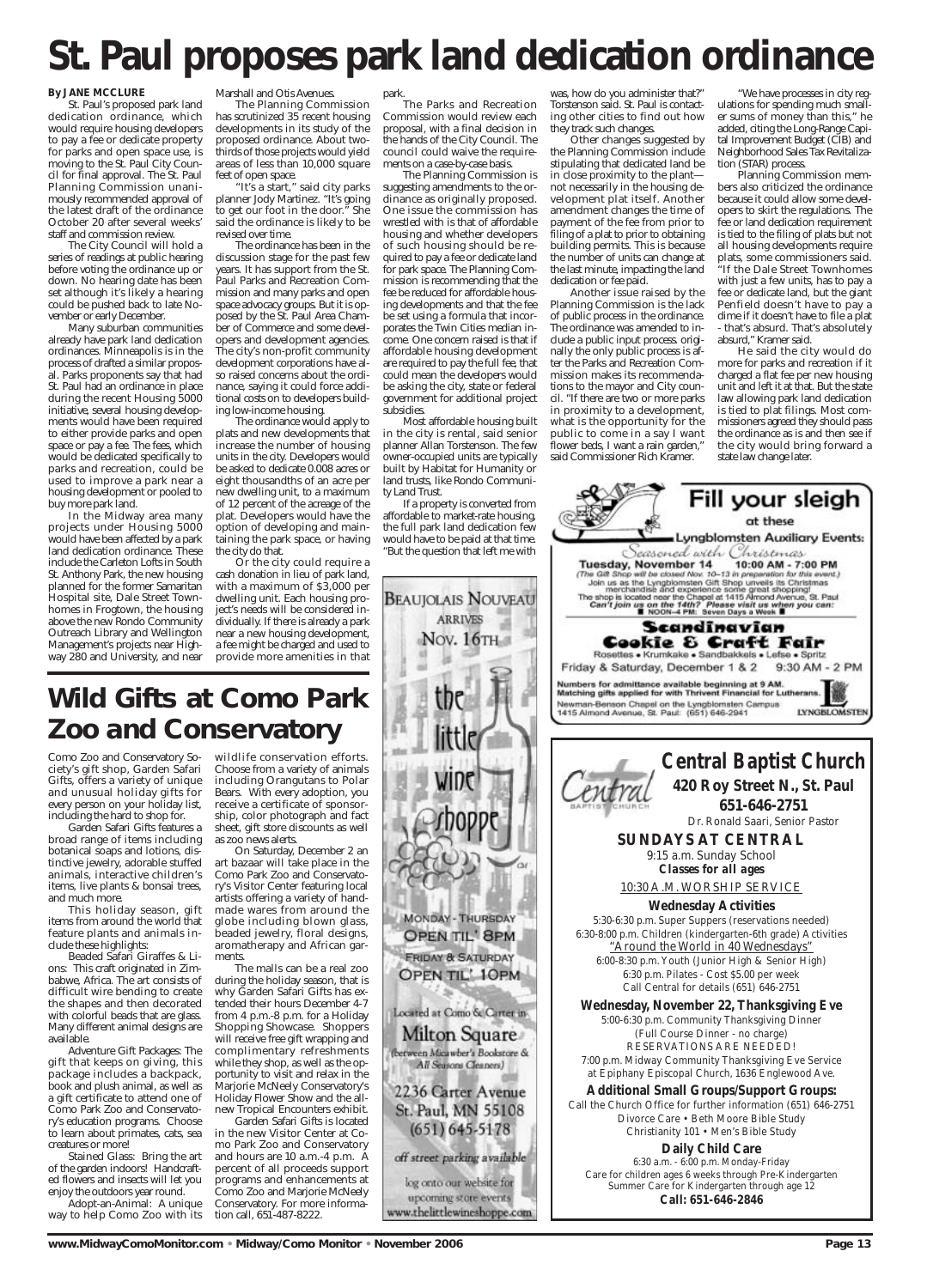### **The Food Snob**

For a long time I stayed away from Kenkayba's Place because the sign promised Mississippi Soul Food. After all, I'm still grieving the loss of Miss Anne's Kitchen, maybe the best purveyor of southern classics ever to hit St. Paul. Previous attempts to find soul-satisfying food like Miss Anne's ended in despair, so I was reluctant to try again.

But the Cheapskate, although not exactly stubborn or obstinate, is plenty convincing. So our crew –accompanied by our new reviewer, henceforth known as the Chowhound – dropped by for lunch. We were greeting by a TV blaring soap operas (shades of Miss Anne's Kitchen!), and a friendly woman who cooked, served and likely owned the place as well.

Only when the menu came did I discover that Kenkayba's Place is primarily an African restaurant, featuring the foods of Ghana—with a modest soul food selection on the flip side of the menu. Although I've often been accused of being a foodknow-it-all, West African cuisine is terra incognita for me. The menu did little to increase my understanding, with terms like fufu and waakye.

If you are in a hurry, Kenkayba's is not the place for you. But if you are looking for delicious, unusual, filling food, cooked with love, I encourage you to stop in.

After asking for advice from our hostess, we ended up with something called "The Whole Nine Yards" and groundnut stew. The Bachelor, a.k.a. Captain Adventure, went for something more familiar from the soul food menu: fried catfish, macaroni and cheese, and collard greens.

The soap operas marched on while we waited for our food. What finally arrived was certainly worth the wait. The

Whole Nine Yards turned out to be a large, multi-layered platter—a combination unlike any I'd ever seen. On the bottom was a flavorful mixture of rice and black-eyed peas, which I've since learned is called waakye. Artfully arranged on top were strands of plain spaghetti. A beef stew was ladled on, and alternated with chunks of fried tilapia. Finally came pieces of sweet plantain and a hardboiled egg.

About 10 minutes later the catfish meal arrived, and sometime after that the groundnut stew. The stew was delicious, with a peanut base, chunks of mild goat and a spicy paste on top. The Bachelor's catfish was cooked well and the greens – if not up to Miss Anne's standards – were smoky and good.

### **The Bachelor**

The Food Snob says my collard greens were "smoky." I say it was like taking a bite of a chimney. I've never liked the taste of "barbecue," particularly those awful potato chips (such a noble chip when pure). But bear in mind that I'm a pale, pale white boy

who grew up in suburban Roseville eating tater tots and soupy tuna casserole, so I wouldn't know good soul food if it came up and slapped me 'cross the bottom.'

Seriously, I liked Kenkayba's, smoky greens and all. There's nothing commercial or cookie cutter about it. It's homey, slow and oh so genuine. I found the random *Saturday Evening Post* drawing hanging next to African artifacts to be endearing.

So check it out sometime and let whatever happens happen.

#### **The Chowhound**

While the origins of the phrase "the whole nine yards" are unknown (some say it refers to the size of a cement mixer or the length of a machine-gun ammunition belt, see Wikipedia for more theories), its meaning is quite clear: Everything. Somehow I still wasn't prepared for the contents of our platter, especially the combination of spaghetti noodles on top of rice and black-eyed peas. It's definitely not something I would ever come up with on my own, but boy was it tasty!

I was also pleasantly surprised by the size of "The Whole

Jim Seim is back *Over 25 years experience* GENTLE HOLISTIC CHIROPRACTIC TECHNIQUES NUTRITIONAL COUNSELING **ACUPUNCTURE** DOT HEALTH CARD EXAMINATIONS JOB INJURIES AUTO ACCIDENTS *Call for an appointment today* 667 N. Snelling 651-646-6710 **D.O.T EXAMS \$79.00**

Nine Yards." Being a chowhound, one of my greatest fears is that there won't be enough food to fill me up. Let me tell you that this is not something to worry about when eating at Kenkayba's. Even after going back for second and third helpings we could not join the clean plate club.

There are only two things I'll do differently the next time I eat at Kenkayba's. One is that I won't let the Bachelor steal the only hard-boiled egg. And two, I'm going to make sure to save room for dessert.

#### **The Cheapskate**

Now for a bit of pragmatic reconnaissance. The Whole Nine Yards (\$12) is plenty for two hearty eaters—or even three if you share a side of something else. The satisfying Groundnut Soup comes in an astounding number of sizes ranging from \$6.75 (small) to \$15 (super size). On the soul food side of things, the Catfish Dinner is also variable in size and price--\$9.99 to \$16.99 for two to four pieces of catfish. Four chicken wings with large fries was the "All Day Lunch Special" the day we were there, for \$4.99.

Brunch is served on weekends. The Saturday specialty is the waakye we tasted, and on Sunday it's something called Omu Tuo that I'd like to try sometime.

In short, the weather could not be better for settling into the kitchen-table atmosphere at Kenkayba's Place while somebody prepares giant platters of hot, nourishing food for you.

\_\_\_\_\_\_\_\_\_\_\_\_\_\_\_\_\_\_\_\_

*Join the conversation! The Without Reservations blog is at http://withoutres.wordpress.com* 

# Hamline Midway History Corps begins season

After a long summer and early fall break, the Hamline Midway History Corps is beginning a new season of events and activities. With the first event, join us for a Sharing Meeting Saturday, November 11, 3- 5 p.m. at The Hamline Playground Bldg., 1564 Lafond Avenue, Snelling Avenue at Lafond.

Bring something to show/ share; Share a project, interest, or artifact; Learn what others have been working on/reading; Or just come and listen.

The second event will include a tour and a presentation on the history of Hamline United Methodist Church with author and historian Mary Bakeman on Saturday, December 9, 2-4 p.m., at Hamline United Methodist Church, 1514 Englewood Avenue (enter South door off alley). Mary Bakeman is editor of the recently-released book Casting Long Shadows: 125 Years at Hamline United Methodist Church, with great insights into our neighborhood history. Watch for more events in the coming months. Check out the Hamline Midway History Corps Web site at http://www.hamlinemidwayhistory.org for the latest updates.

**Page 14 November 2006 • Midway/Como Monitor • www.MidwayComoMonitor.com** 



## **Manager Trainee**

Great benefits and earning potential. Career opportunities available upon completion of training program. Bachelor's degree in a business field required. Must be open to relocation. Additional \$2.50 per hour for weekend hours.

## **Morning Stock Crew**

Positions Available: 5 A.M. - 9 A.M. No nights. No holidays. additional \$2.50 per hour for weekend hours. Contact General Manager or HR Coordinator at Menards.

## **Part Time Positions Available**

Must have excellent people skills and be detail oriented. Career advancement and benefits available. Retail experience preferred but not required. Additional \$2.50 per hour for weekend hours.

*Apply in person at:*



**2005 University Avenue West St. Paul, MN 55104**

#### **Mississippi Soul Food at Kenkayba's Place**



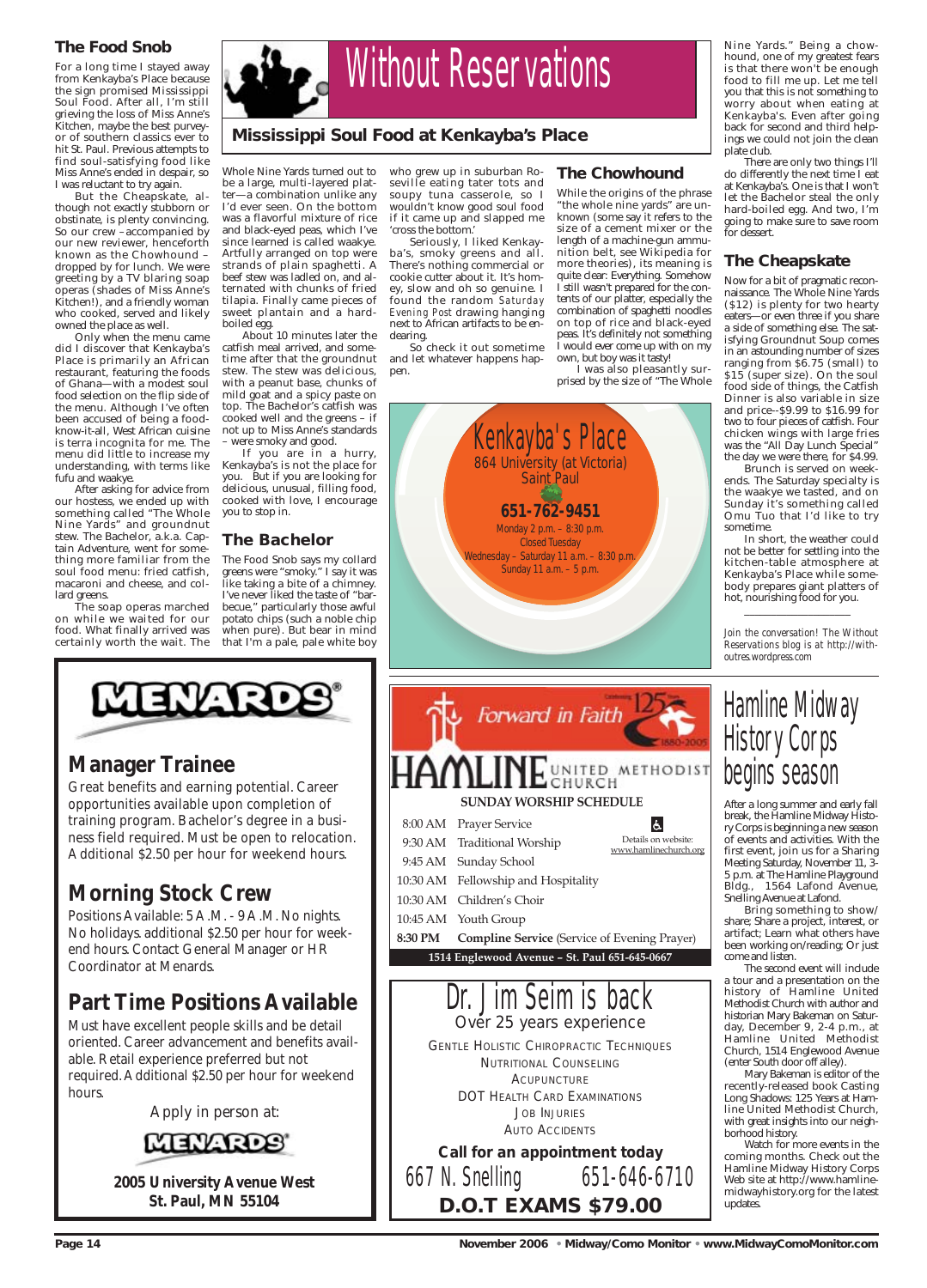

Monitor Want Ads are now 80 cents per word. Send your remittance along with your ad to Monitor Classifieds, Iris Park Place, 1885 University Avenue, Ste. #110, St. Paul, MN 55104. \$8.00 minimum on all classifieds. Classifieds must be prepaid via cash, check, or credit card. Classifieds are accepted over the phone with credit card payment only (\$16 minimum order). Want ads must be in the Monitor before November 27 for the December 7 issue. Call 651-645- 7045 for more information.

Kustom additions, kitchens, bathrooms, patio decks, ramps, garages. Expert workmanship. Marty. 612-724-8819. 11-06

Fourth Annual Lake Como Holiday Art Show, Friday, Dec. 8: 12 noon to 6 p.m. and Sat., Dec. 9: 10 a.m.-5 p.m. Come select your holiday gifts from local artists. Historic Como Streetcar Station, northeast corner of Lexington and Horton in Como Park. 11-06

## ADDITIONS

## BUY AND SELL

Vintage lights, house hardware. Doors, tubs, radiators, etc. Also furniture hardware 651-644- 9270. 11-06



## EMPLOYMENT

Looking for delivery carriers to deliver the Monitor approximately 3 to 4 hours per month. Pay by route. Also looking for contract carriers for work two or three times a week. Great for supplemental income! Call 651-458- 8053, ask for Lloyd. 12-03

## HAULING

Hauling/Rubbish. Small trees cut down or trimmed. Licensed and insured. 612-869-8697. 12-06

### KIDNEY DONOR

Wanted: Kidney, healthy 18 plus, O blood type, 651-772-2502. 12-06

LAWN SERVICE Kern Lawn Service - total mainte-

nance, lawn, trees and shrubs, 20 years experience, John (cell) 612- 328-6893. 3-07

## MOVING/HAULING

Moving/Hauling/Small demo/ Clean-up. Prompt, dependable, fair cost. Roger 612-616-1987. 12-06



Change pipe to copper. Replace toilets, sinks, tubs/shower, water heater, etc. Ceramic tile. Add a new basement bath. Terry. 612- 306-7878. 11-06



Room for rent - Large, share kitchen and bath with one. Mature, non-smoker, quiet. Private entrance. 651-644-6387. \$375. 11-06

REAL ESTATE

\* Lease Purchase \* 1640 Dayton nice, 3 BR 2 story finished bsmt. Fenced yd. 651-455-7355. 11-06 River view - Complete remodel! Gorgeous St. Paul condo on 24th Floor with patio and view of Mississippi River! Sale price:

\$149,900. Washer dryer in unit, new stainless steel appliances including dishwasher, new carpet and new matching tile in kitchen/bathroom. Private patio with view of Mississippi River,

and secure underground parking! 1 Bedroom / 1 Bath. 620 sq. ft. Call Melissa at 651-261-3305 with any questions or if you would like to set up a showing. 9-

07

## PAINTING

Lake Lots For Sale - Rare opportunity. 2+ acre lake lots near Siren, Wisconsin. Only 90 minutes from St. Paul. Call Betty Knutson at ReMAX Northwoods Realty, toll-free 877-648-0648.

Painting - specializing in wallpaper removal. Average house \$600, average 3 rooms \$200, average garage \$200. Jim 651- 698-0840. 1-07

Remodeling &<br>Repairing Repairing • Water Heaters • Discount For Seniors

Interior/exterior painting, enameling, spray textured ceilings, plaster patching, free estimates. Bob. 651-633-5565. 10-06



Quality piano tuning and repair, reasonable rates. Call Robert Clough, at 612-722-7586 or email robtclough@aol.com. 3-07-00

# **SERVICES**

Carpet Reinstalls - Save \$\$\$\$. Repairs, restretches, binding. Guaranteed, insured, 25 years exp. 10% Off w/ad. Jerry-651- 339-1333. 9-07

Zappa Construction and Handyman Services. Additions, remodel, mechanical, drain cleaning. Free estimates. Quality work at an affordable price. Stu - 651- 271-6925. 8-06

Prestige Concrete & Driveway Company. Garage Slabs, steps, floors, sidewalks, patios, custom work-Jim, 651-290-2689. 4-07

Falasco Stucco and Plastering. Match for change any texture. Italian Plasters veneer. Beautifying walls and ceiling. In your neighborhood, Joe 651- 644-3306. 12-06

RAM Handyman Services, LLC, reasonable rates, no job too small. www.ramhandyman.com Rich 651-485-9680. 2-07

Professional Exterior and Interior Painting, wall repair and plastering; ceiling texturing, wallpaperhanging, moderate prices; free estimates, licensed, bonded, insured; Merriam Park Painting, 651-224-3660, 651-552-2090. 1-03

### VOICE LESSONS

Vocal coach in the Como neighborhood will give voice lessons for music theatre and interpretation technique. 50 years of experience. Florence Schaffer. 651- 488-2212. 12-06

## WANTED TO BUY

Top cash paid. Older furniture, crocks, glassware, beer items, much miscellaneous. 651-227- 2469 (anything). 12-06

Paying the most cash for your furniture, dishes, glassware, knicknacks, costume jewelry, antiques, pictures, lamps, household items etc. I make housecalls. Call Mary 612-729-3110. 12-06

## WRITING

Writing a paper for admission to Harvard? A resume for your company's web site? A journalist with 25 years experience is available for assisting folks who need help in writing. Reasonable rates. Call 651-486-9760. 12-02

**SAVE \$\$\$\$**

**525 Ohio St.**

**MY HUSBAND IS AMAZING! He Builds and Fixes almost anything!**





**PLUMBING**

*LICENSED • BONDED* LIC. NO. 7212 **651-488-2596**





Hancock Recreation Center offers a variety of programs, sports and activities for ages 3 and older. Here are just a few of the programs we are currently offering:

Join us on Friday, November 17 for the Turkey Tunes Family Dance. This fun-filled, familyoriented event will include: dancing, a limbo contest, pumpkin pie walk, Pin the Hat on the Pilgrim, Turkey (bunny) Hop, a Cornucopia Coloring Contest and more. Refreshments will be sold by the Hancock Booster Club with all proceeds supporting youth activities at Hancock Recreation Center. Children ages 10 and younger must be accompanied by a parent or adult. Fee: \$3.00/person, or \$10.00 max per family. Scholarships are available by calling the rec. center and registering prior to the event. Adult Yoga and Step Aerobics classes are being offered at Hancock this winter. Yoga meets on Tuesdays and Thursdays from 6:00 - 7:00 p.m., and Step Aerobics meets on Thursdays from 7:00 - 8:00 p.m. Cost is \$29.00 for 8 sessions. Call the rec. center for more information. Hancock area Seniors meet every Thursday from 1-4 p.m. at the rec center. Activities include: card games (500) and a variety of dice games. Beginners and experienced players are encouraged to attend. Membership is \$12.00/year. New members are always welcome. For more information about these or any other programs at Hancock Recreation Center please call 651-298-4393.

# **Hancock Rec offers programming for kids and family**